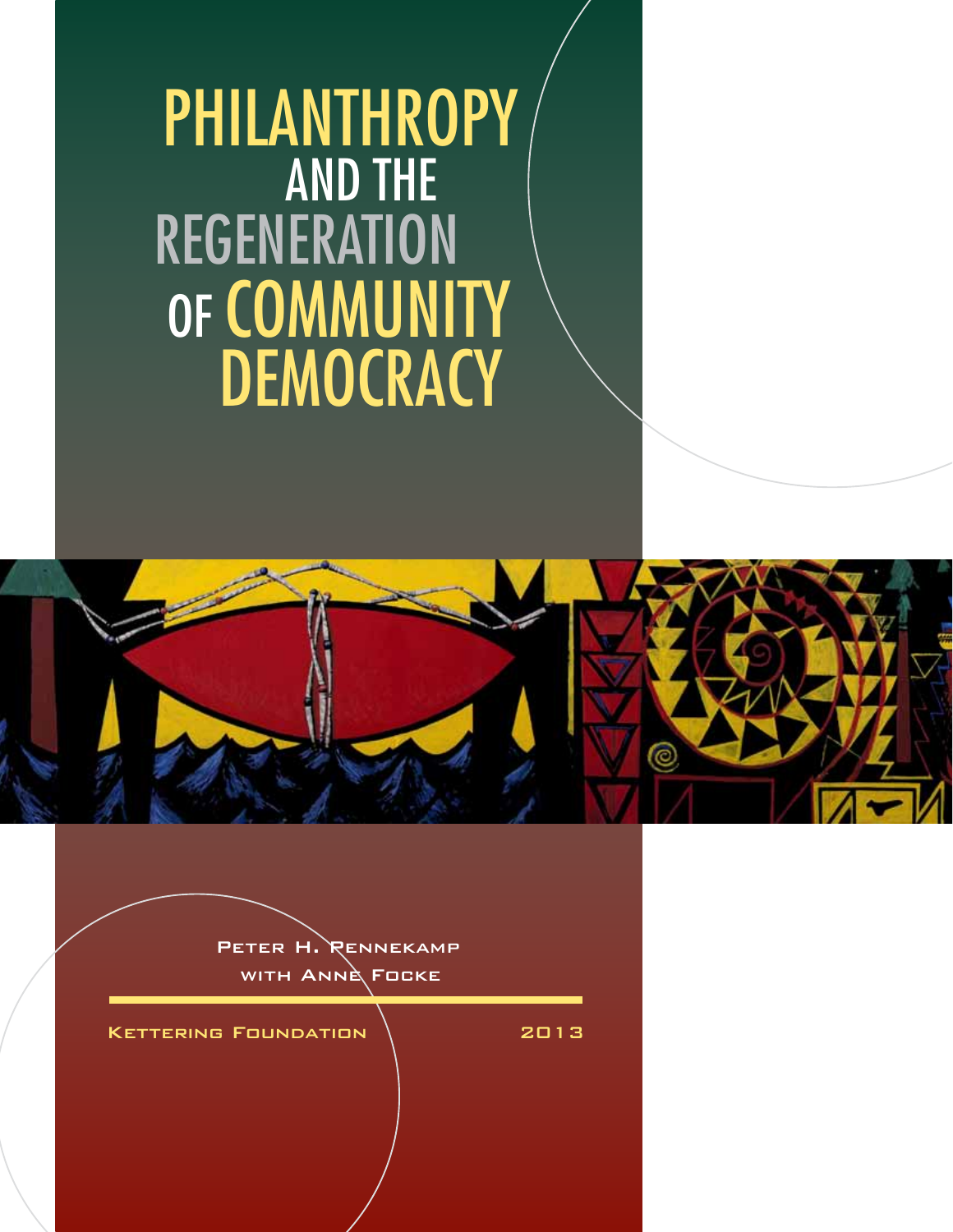#### **Kettering Foundation**

The Kettering Foundation is an operating foundation rooted in the tradition of cooperative research. Kettering's primary research question is, what does it take to make democracy work as it should? Established in 1927 by inventor Charles F. Kettering, the foundation is a  $501(c)(3)$  organization that does not make grants but that engages in joint research with others.

The interpretations and conclusions contained in this publication, unless expressly stated to the contrary, represent the views of the author and not necessarily those of the Kettering Foundation, its directors, or its officers.

**Editors**: Derek W. M. Barker and Ilse Tebbetts **Copy Editor**: Lisa Boone-Berry **Design and Production**: Long's Graphic Design, Inc.

**Cover Art:** *Stairway to Our Ancestors.* By Karuk artists Alme Allen and Brian Tripp. Section from mural on exterior wall (approximately 16' x 40'). A tribute to the Wiyot People, survivors of an 1860 massacre by white settlers on Tuluwot Island. Photograph by Brandi Easter. Reprinted by permission.

Copyright© 2013 by the Kettering Foundation ISBN 978-0-923993-46-7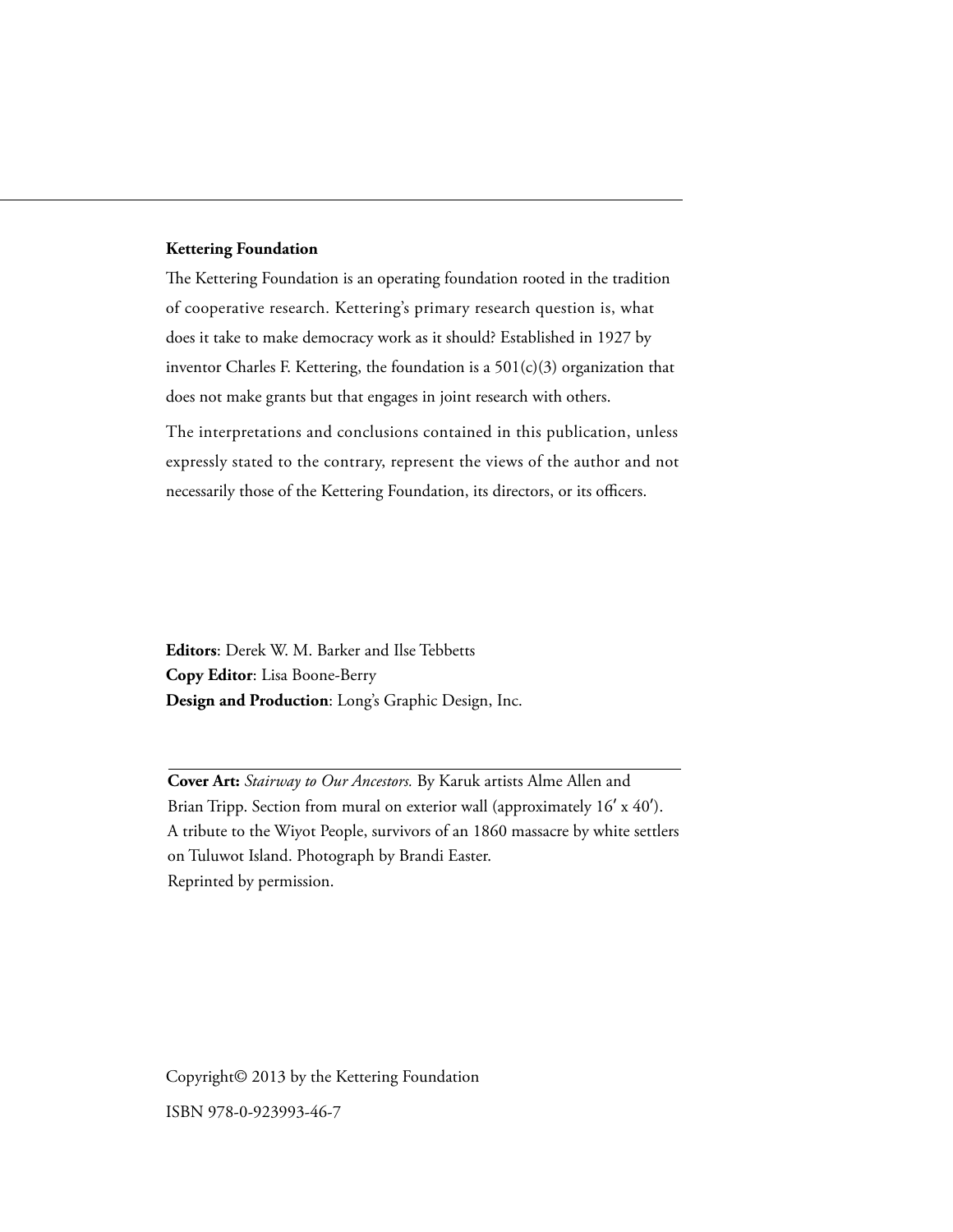#### **ACKNOWLEDGMENTS**

**T**his report would not have been possible without the collaboration of the Kettering Foundation and the valuable contributions and participation of many people. Anne Focke, in her role broadly as editor, has been the coach, sounding board, copy clarifier, editor, and challenger of ambiguity during the writing of this paper.

 A review team that discussed the paper in person at Kettering and through subsequent conference calls included Derek Barker, Marvin Cohen, Leila Feister, Michael Howe, Mikael Karlström, and Janis Foster Richardson. Among the many other readers who offered valuable insights were Paula Allen, Lucy Bernholz, Julie Fulkerson, Anne Kubisch, David Mathews, Steven Mayer, Bruce Sievers, Sterling Speirn, Connie Stewart, Amos Tripp, and Debi Witte.

Many foundations and giving programs have been partners with the communities of California's Pacific Northwest in ways that have advanced practices of community democracy. Regionally these have included Mel and Grace McLean Foundation, Sisters of St. Joseph of Orange, Patricia D. and William B. Smullen Foundation, Del Norte County Health Care District, and Sutter Coast Hospital, Crescent City. Foundations from outside the region, both from the state of California and from elsewhere in the country, have also been helpful partners: the James Irvine Foundation, Lila Wallace/Reader's Digest Fund, Robert Woods Johnson Foundation, the California Endowment, S. H. Cowell Foundation, Bill and Flora Hewlett Foundation, and the Ford Foundation.

articulate evolving experience with philanthropy's capacity to support community This paper is also written in collaboration with ongoing efforts to understand and engagement locally and nationally, including those by CFLeads, Grassroots Grantmakers, Philanthropy Northwest, the California Endowment, and others.

 Above all and directly to the point, we acknowledge and celebrate the central contribution of the enormously engaged people who live in this part of the world, California's Pacific Northwest.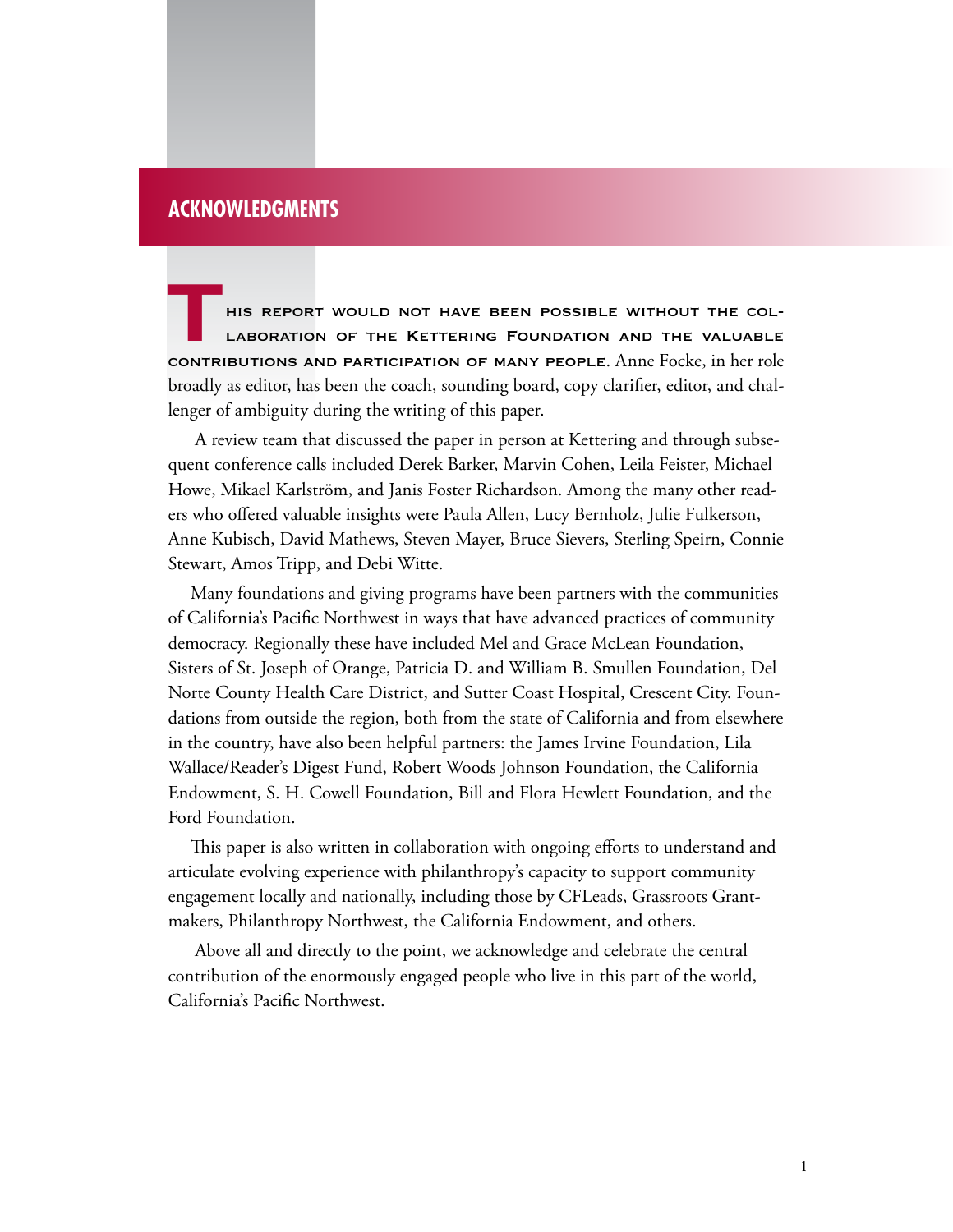### **FOREWORD**

HE KETTERING FOUNDATION IS ALWAYS ON THE LOOKOUT FOR THE civic equivalents of Orville and Wilbur Wright. Kettering's studies focus on what it takes to make democracy work as it should. And our research resonates with Peter Pennekamp's notion of "community democracy" as a "grassroots engagement where people uncover, activate, and energize their community's own assets." At Kettering, we understand democracy to be rule by the people through the work they do with one another and through their institutions. We want to learn more about how people might have a stronger hand in shaping their collective future.

We depend on opportunities to learn with civic inventors in order to further our own research. Peter Pennekamp, Anne Focke, and their colleagues in philanthropy remind us of the Wright brothers, as they chart new territory in grantmaking.

Kettering researches the problems behind the problems—problems that interfere with democracy's ability to function, such as the inability to overcome disagreements and distrust. These impediments make it difficult for people to act together when collective efforts are necessary, for example, in educating the next generation of young people. People need to combine their resources and their efforts, but they don't. They disagree on what should be done—not just on the facts, but also on what is right. When unable to work through these differences, they can't move ahead. Pennekamp refers to these problems as "dynamics of difference," and his work makes vivid how communities must come together politically before they can make progress on these divisive issues.

 In trying to understand how best to evaluate progress in combating these problems behind the problems, we have become aware of the limitations of the politics of metrics, which are endemic throughout the corporate, governmental, and nongovernmental sectors. Metrics conflate "knowing" with measuring, when there are many other valid ways to know. The use of test scores alone to measure the effectiveness of schools and demonstrate their accountability is an example of this overreliance on metrics. It isn't working. A recent study by the Kettering Foundation and Public Agenda, *Don't Count Us Out*, shows a serious discrepancy between what schools report as evidence of accountability and what the public considers being accountable. In brief, most institutions see accountability as providing *information* (usually quantitative), while people think of accountability as a matter of the *relationship* they have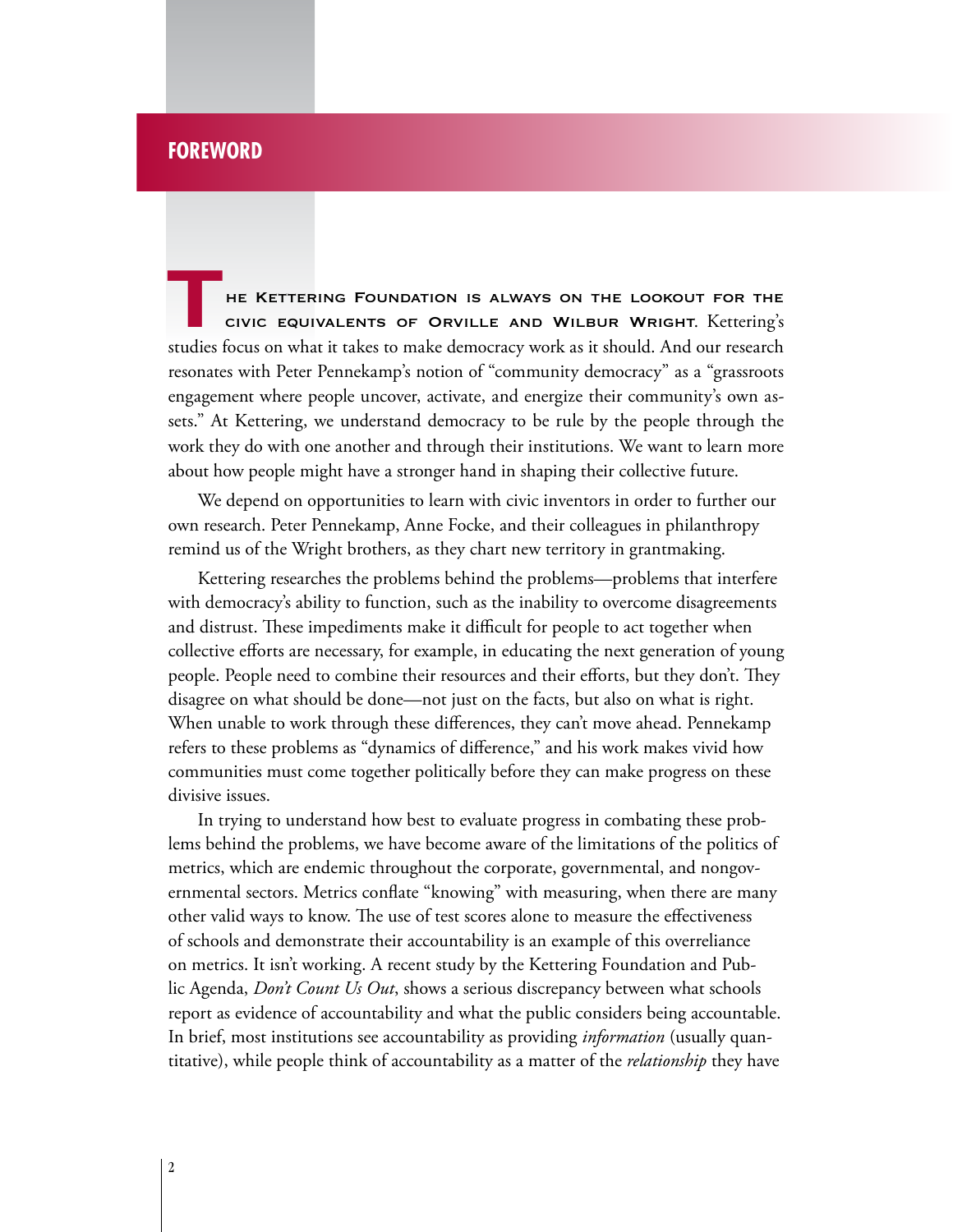with the institution. Citizens want a frank, personal, morally grounded relationship. Information is helpful but not sufficient.

Again and again, whatever the field, leaders seem to be on a different page than rank-and-file citizens. For example, *accountability* itself is a term professionals use; citizens talk about responsibility. (It has been said that accountability is what is left when *responsibility* has been taken out). Certainly Americans want institutions to be transparent about what they are doing. Still, they aren't necessarily persuaded by "proof" of accountability based on quantitative measures. People may feel overwhelmed by what they consider meaningless numbers. Skeptical of metrics, they suspect they are being manipulated by statistics.

 Pennekamp recognizes that philanthropy suffers from this same root problem, which often brings with it the implicit assumption that complex, deep-seated human problems can be solved by quick technical fixes, remedies whose effects can be quantified. (This is not to deny the benefits of the wonderful technical advances made over past decades.) In his discussion of time and convergence, Pennekamp challenges the dominant mentality in proposing that philanthropies work with communities for as long as it takes to tackle fundamental problems.

 Perhaps the most serious effect of the overreliance on metrics for philanthropy is that on innovation. Research done with Kettering by George Frederickson, titled *Easy Innovation and the Iron Cage*, found that benchmarks and other performance measures used to demonstrate impact can have a deadening effect. Experiments that communities undertake to strengthen their civic capacity don't always produce the definitive outcomes that performance measures impose. And benchmarks can also keep community organizations from changing goals that need to change as experience dictates. Rather than following a predetermined path, inventive communities make their road by walking it. Following best practices like benchmarking can put them on a well-travelled path. So some civic inventors, rather than "playing the game" by agreeing to use benchmarks, have refused to work with outside funders. This not only imposes a hardship on innovators, but also is problematic for grantmakers who pride themselves on encouraging creativity.

We have been delighted to discover Peter Pennekamp, Grassroots Grantmakers, and other community-based or community-focused grantmakers in the mold of Orville and Wilbur. They face much of the same resistance that the Wright brothers faced with the leaders in aviation. Like the Wright brothers, they are charting a new course—one that could change how foundations do their work, and one that offers much promise in strengthening or reinvigorating democracy.

 We are pleased to share this thoughtful and provocative piece with civic inventors everywhere.

**—David Mathews**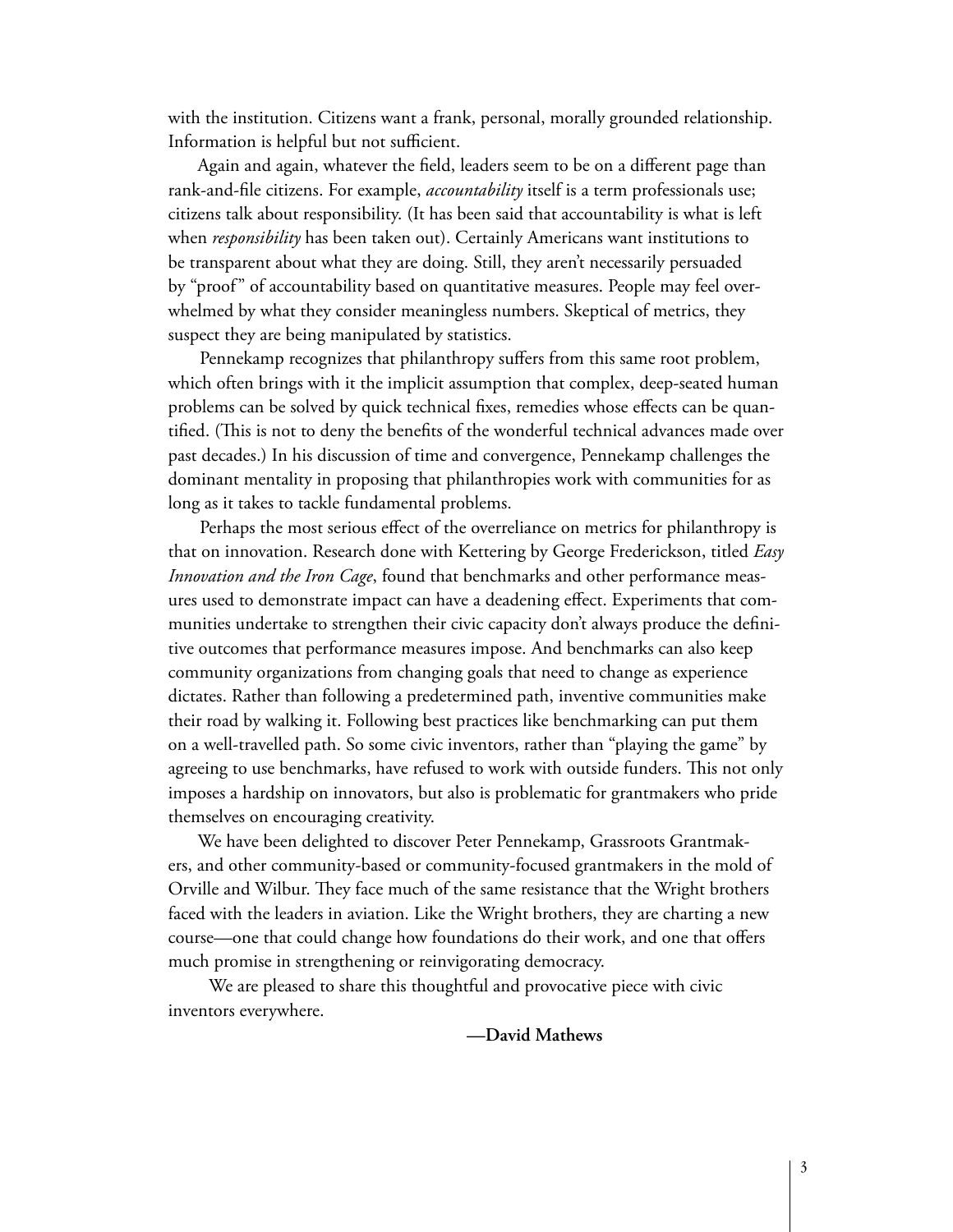#### **INTRODUCTION**

**F**or the past 19 years, the Humboldt Area Foundation (HAF) has brought a fervent belief in inclusive, engaged communities to its work in California's Pacific Northwest. These practices have been well accepted by increasing numbers of residents, community leaders, activists, and local institutions and have been adopted by some foundations both in and out of the region. We do not hold ourselves up as a "model" or as an example of best practices. We do know, however, that as a foundation inseparable from our larger community, we have learned a lot. We know, too, that the work is organic and iterative and that many open questions remain. While we have much yet to learn, we have much to share with others interested in this work.

 Through this paper and other efforts, we seek ways to open what we do to others in the hope that they will do the same for us. We believe that America knows less than it needs to know about living, breathing, on-the-street democracy and that we in philanthropy, through our actions, can be part of democracy's regeneration.

 The ideas and stories in this paper are tied to experience in our region; hundreds upon hundreds of people throughout the region have taken responsibility for the community-based and community-led action described. But our stories are just a sampling of a larger field of activity and development. The research reported here is part of a much larger inquiry by the Kettering Foundation, Aspen Institute Roundtable on Community Change, Chapin Hall at the University of Chicago, Aspen Institute Community Strategies Group, Rural Development Philanthropy Collaborative, Stanford Center for Philanthropy and Civil Society, and others. And the stories told are only a small part of the total community democracy story of our region.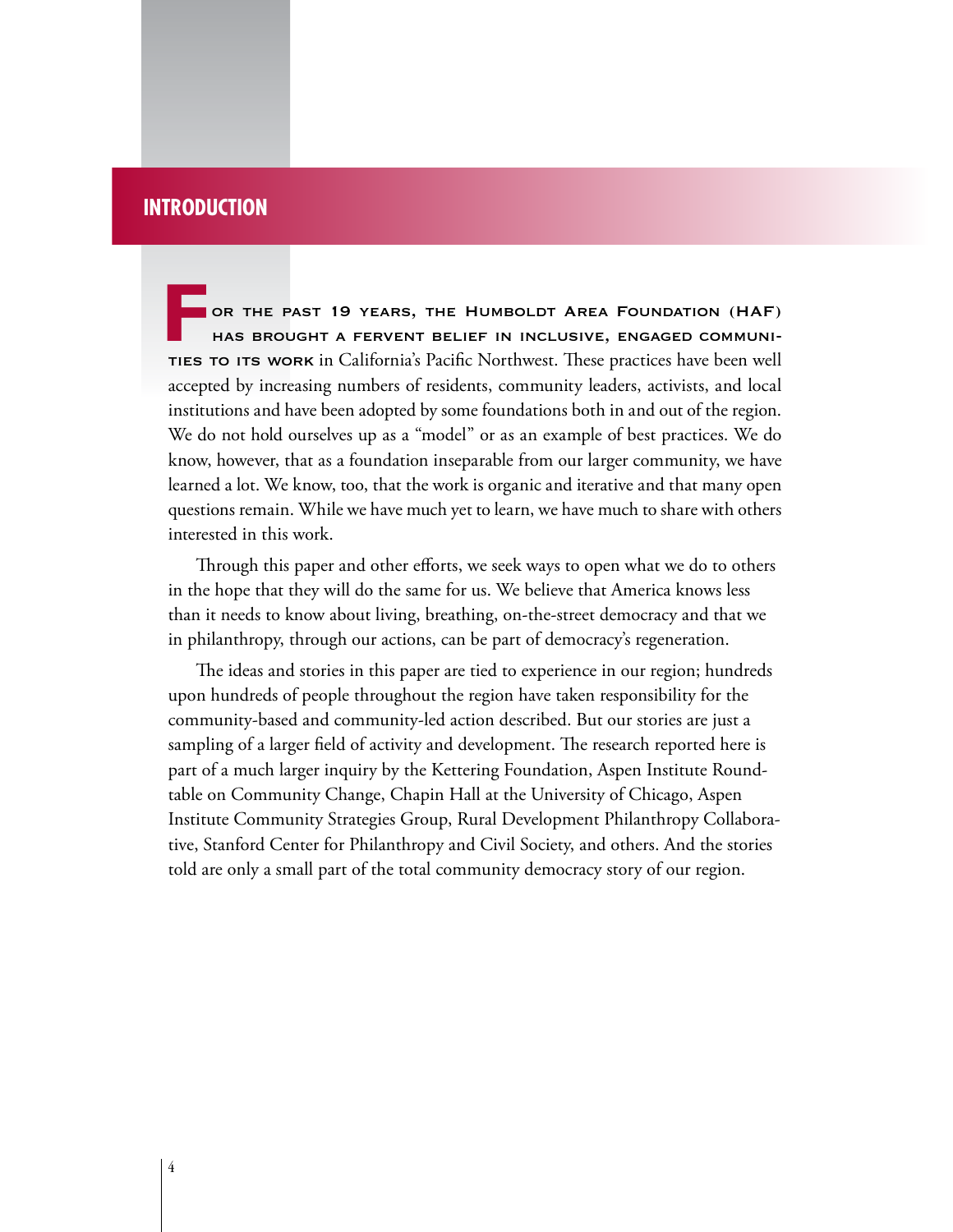### **A PERSPECTIVE ON PHILANTHROPY**

**FTER SPEAKING AT A RECENT MEETING OF COMMUNITY FOUNDATIONS,** I was approached by the president of a large, well-established community foundation who took me aside to say that the challenge of community democracy as I had just described it "is not our history." That is, it is not reflected in how community foundations are organized or the way they pursue their missions.

The inquiry described in this paper is located within a current debate in philanthropy and among its critics about the behavior of public foundations (including community foundations) and private foundations alike. The underlying assumption among foundations of all kinds has been that productive change comes from technical intervention through programs and services. However, various pressures, including frustration with results that all too often seem superficial and disappointing, have led to growing interest in something beyond traditional approaches. In a discussion with me, Anne Kubisch, director of Aspen Institute's Roundtable on Community Change, noted that this "other" approach—variously described as community or civic capacity building, community-based problem solving, democratic institution building, comprehensive community change, and so on—is still met with skepticism. There is not yet enough experience or enough longevity to answer the skeptics who have concerns that it is "too processy" or "too political."

 This report is intended to give greater assurance that this "other" course for communities with support from philanthropy is indeed possible. At the same time, it is important to note that the paper reflects an open-ended process. It asks questions and leaves many of them hanging. These become important starting points for continuing and future research to improve understanding and provide concrete practices and tools for those interested in this work. Like the work of community democracy itself, learning about philanthropy's role will constantly evolve.

 Regardless of stated missions and program guidelines, philanthropies are rarely organized to meaningfully support civic engagement and grassroots democracy. The reasons for this are systemic, rooted in culture, history, and practice and not in poor intentions. The analysis provided in this paper is not about blame, nor is it about "good guys" and "bad guys."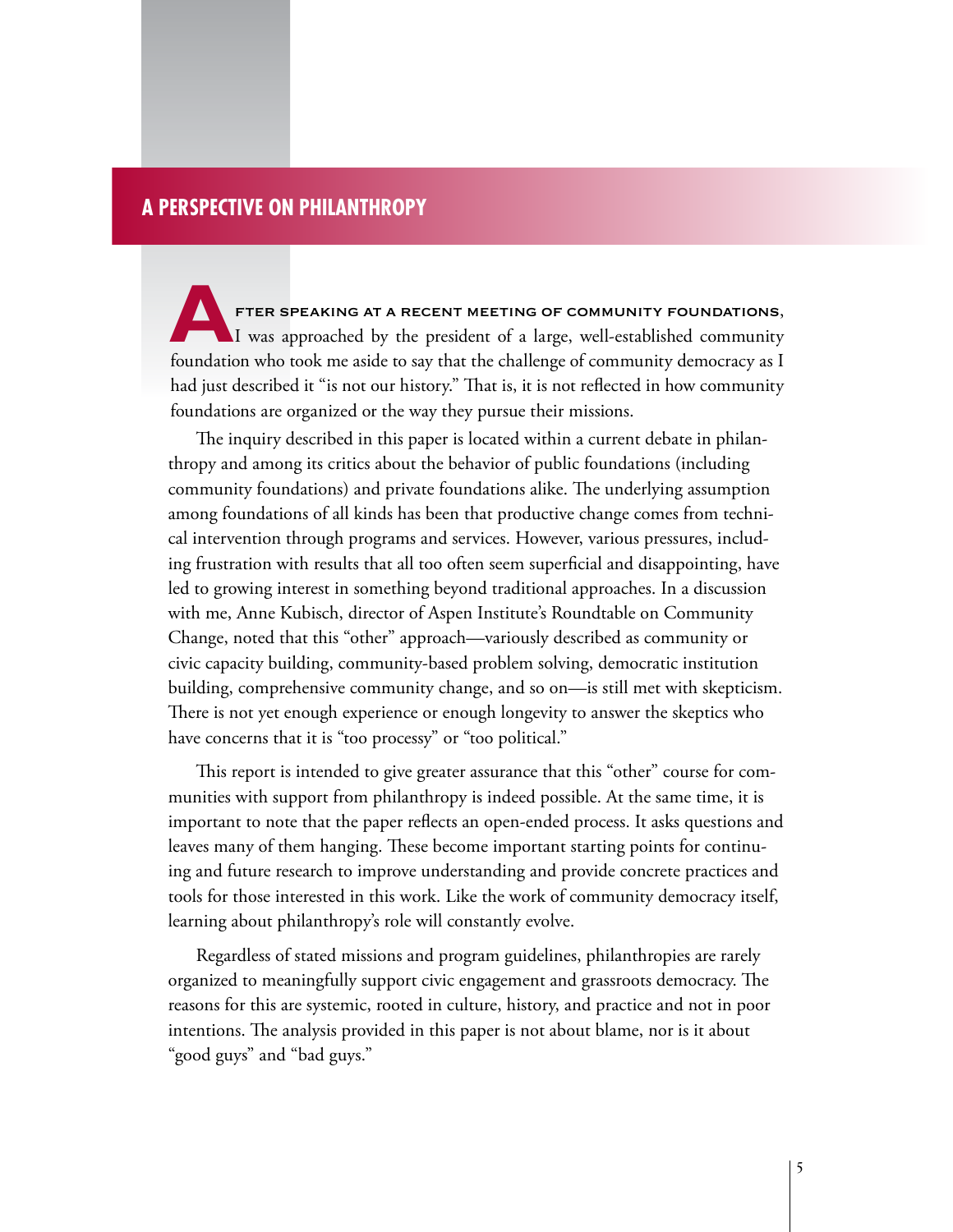The most intractable obstacle to the proposition that modern, organized philanthropy can become a lively actor in a vibrant democracy is the culture-laden belief, often unconscious but seldom questioned, that possession of greater material wealth or professional expertise is necessarily accompanied by superior skills to make things better no matter what the circumstance. It's simply assumed that people with these assets know more. This top-down cultural presumption extends to narrow beliefs about the identification, measurement, and evaluation of effective philanthropic practice.

 Culture is the pattern of social beliefs and behaviors that guide us in our everyday lives. In its role in predetermining a range of likely social choices, culture is somewhat

philanthropies have been the amplifiers of outside interests and of their own board and staff agendas, with no apparent understanding of the powerlessness that their actions can visit on those who live in the communities they serve.

analogous to DNA's role in our physical and behavioral development. Culture is society's operating system. The culture of democracy is a strong medium that ensures democracy's sustainability as much or more than political systems can, and it thrives on the agency of citizens in their communities and neighborhoods. A vibrant and hearty culture of democracy in our communities, referred to in this paper as "community democracy," will protect freedom where armies, cause-related advocacy, and political rhetoric alone most certainly will not. Philanthropy, with its hierarchy of powerful boards and donors at the pinnacle supported by experts, and professional staff members

chosen for content, administrative, or fundraising expertise, is inherently inhospitable to community democracy.

 I have partnered with, presented to, worked for, been contracted by, and acted as trustee of foundations from very large to very small for more than a quarter century. Philanthropy has sometimes proven to be a powerful tool for equality and for community democracy, acting to amplify the voices of regional communities in the experiment of finding inclusive, self-determined futures. More often, however, philanthropies have been the amplifiers of outside interests and of their own board and staff agendas, with no apparent understanding of the powerlessness that their actions can visit on those who live in the communities they serve, whether the "here" is rural or an impoverished inner city or a suburb. This paper seeks to reveal on-the-ground truths about the beliefs and practices that work to reinforce the values of neighborhood and community democracy and to build equality, with the hope that the tide of history, including that of philanthropy, is running in our direction.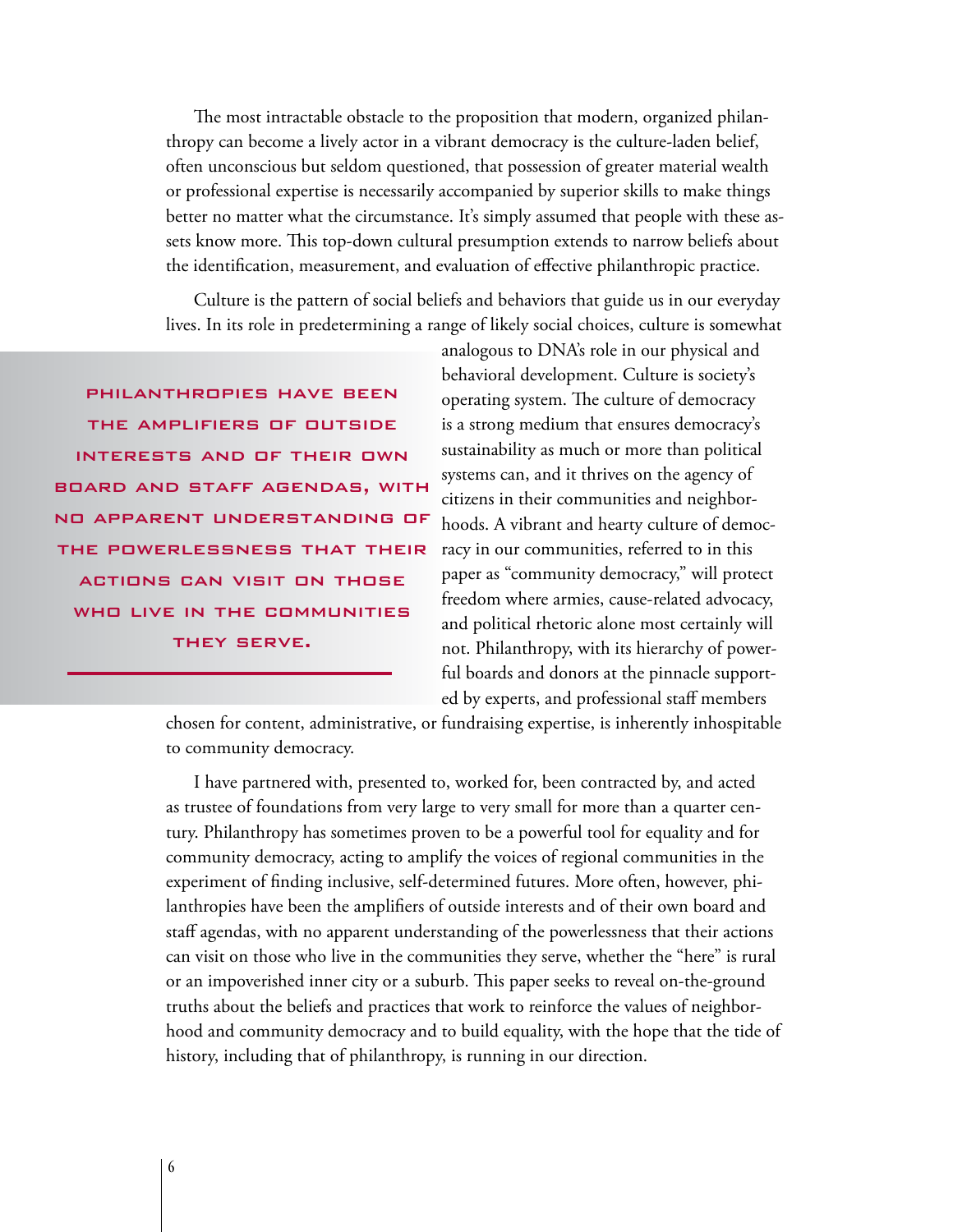This paper explores the questions of "why?" and "how?" community democracy can be both a cultural choice and an organizing system for philanthropy. It does this through stories that demonstrate the principles and practices, continually refined by experience in our northern California communities and by lessons from other communities. From this experience a framework of principles are drawn that begin to describe our perspective on the nature of community democracy and that provide a beginning set of conclusions about how philanthropy can develop productive partnerships from the perspective of a place-based, community democracy.

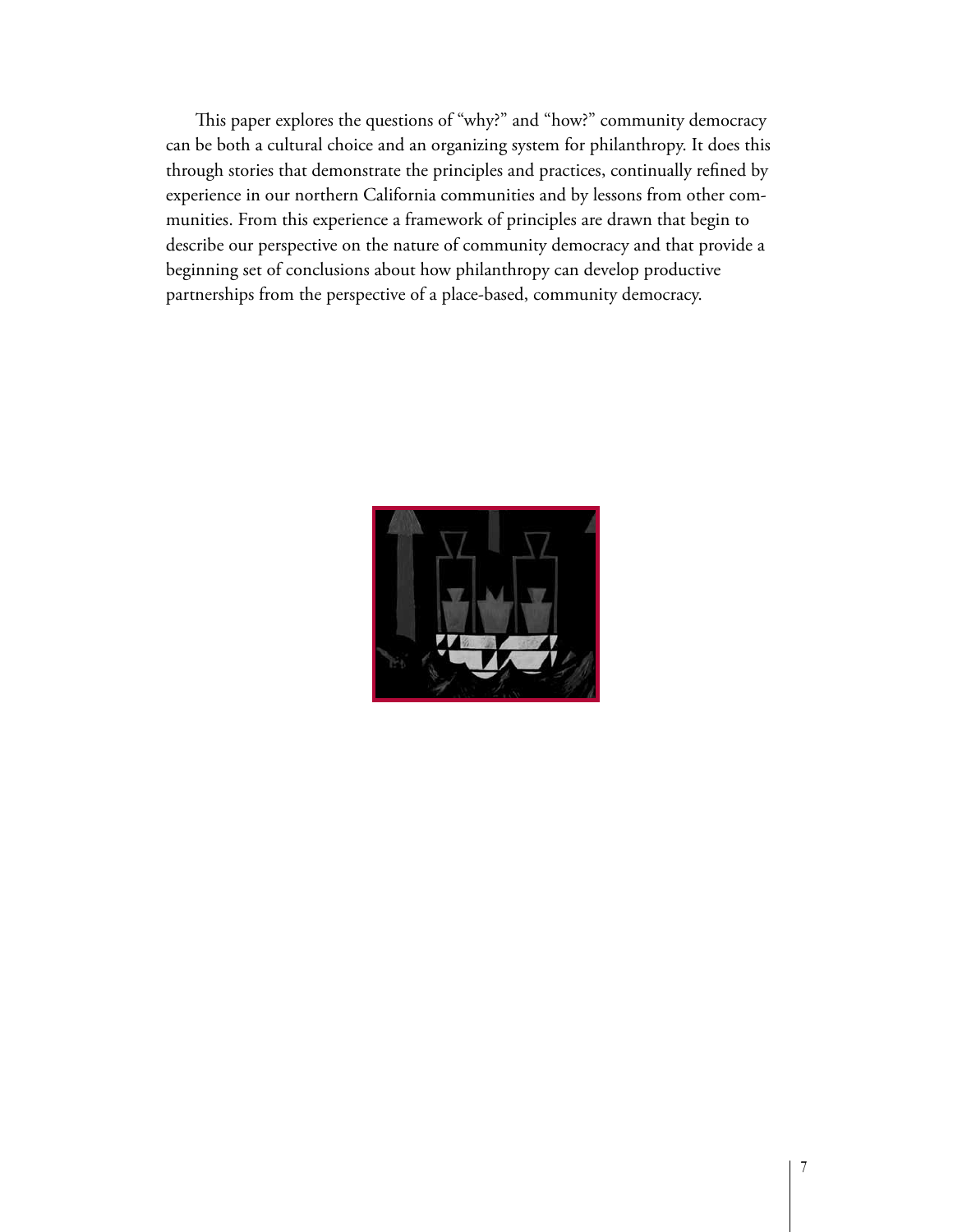### **POINT OF VIEW**

ORN TO A FAMILY OF POLITICAL AND ETHNIC REFUGEES FROM NAZI Germany and Vichy France, I virtually inherited the passion to resist authoritarianism and contribute to a continually re-invigorated democracy. I have been fortunate to have a career in which I could delve into questions of democracy in the arts and humanities, media, and philanthropy.

 Over the last 19 years, the communities of California's North Coast have been the great teachers. They have taken risks and have created the ebbs and greater flows of local democratic process in spite of deep divisions and fearsome times. And they are always searching for better ways to live in what is already a lively if imperfect community democracy. The Humboldt Area Foundation board and staff have inspired, been inspired by, and helped motivate that process.

My thinking has been deeply influenced by many writers and mentors, most notably cultural activists and historians Bernice Johnson Reagon, Tomás Ybarra-Frausto, and Lawrence Levine; and Karuk (American Indian) cultural activist Amos Tripp. My perspective has been broadened by travels with David Hoffman, president of the Internews Network, to visit community activists in some of the world's tough places at tough times, including East Timor, Indonesia, Croatia, the Republic of Georgia; and by travels with my youngest son Sean, who was, for a year and a half, a worker in Uganda's far north, neighboring Sudan and the Congo. I have no words to describe the heroes of humanity we met or the reality of what they confront in the quest for equality and "voice," except that by comparison we in this country have no excuse, absolutely no excuse, for apathy and inaction.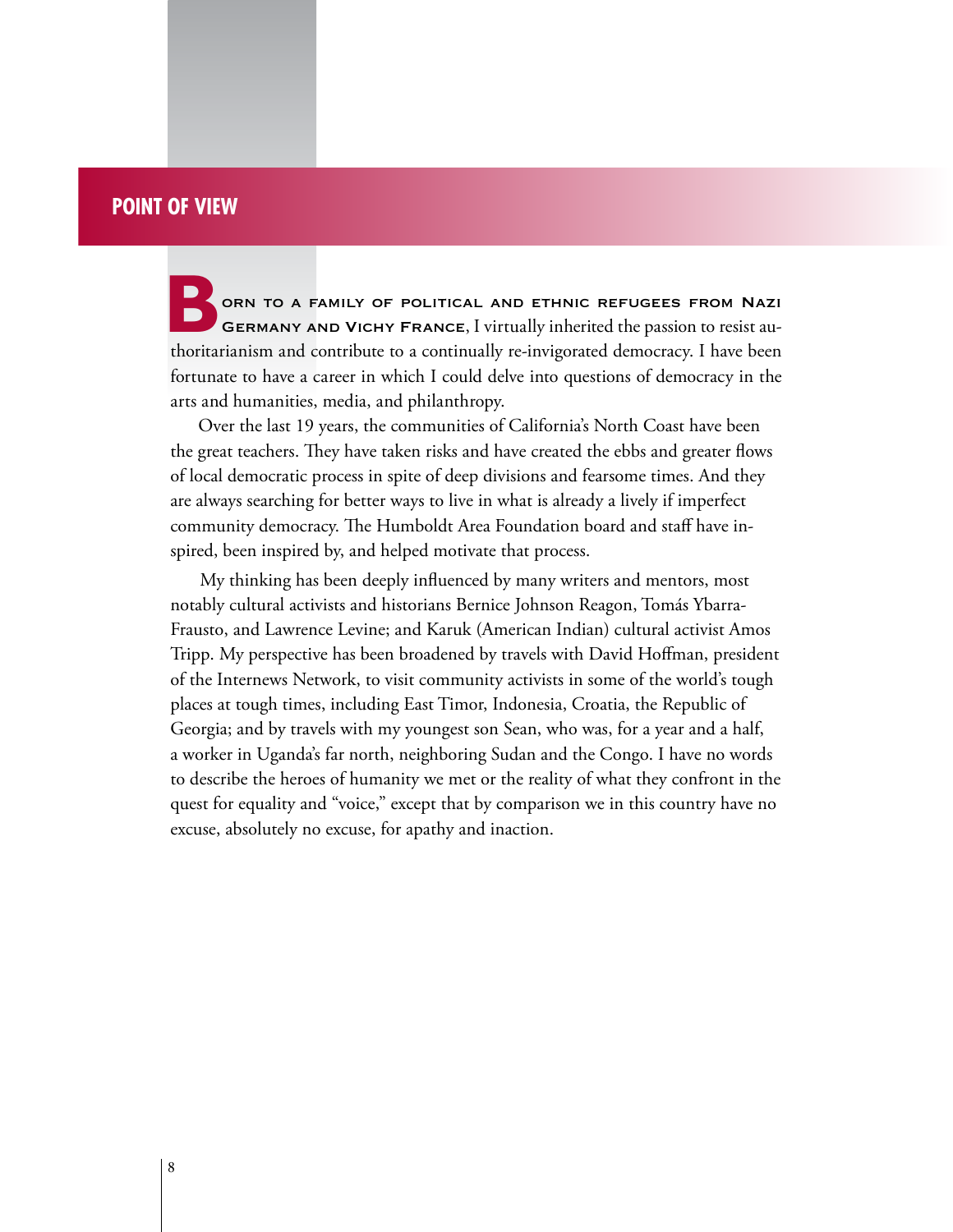### **WHERE WE STARTED**

*As I was hand-cuffed and the police were placing me in the backseat of a squad car with protesters and loggers all around screaming at each other, I looked across the clearing to an old logger standing with his chain saw hanging limp from his hand with complete horror on his face. At that moment I knew I stood with him. How had things come to this?* 

*Founder of the Yakima Corporation Don Banducci—*

**EATH BY CIVIL VIOLENCE CAME TO THE COASTAL REDWOOD COMMUNI**ties of northern California in the 1990s. As Redwood Summer organizer Judy Bari was maimed by a car bomb and a felled redwood killed David Chain, another protester, the weight of civil and economic collapse came down heavily on the redwood region. Starkly revealed was the inability of local communities to separate from and mediate the conflict between timber protestors and timber workers, and between those in support of each side. National sentiment that romanticized the protesters while harshly stereotyping workers fighting for their jobs further inflamed local tension.

Over roughly the next decade, the "Timber Wars"—along with an increasingly complex regulatory environment, the automation of timber harvesting and milling, and decreasing stocks of old-growth redwood—continued to effectively whittle down employment in the timber industry. The result was a loss of union, blue-collar jobs comparable in scale to the heavy-industry job losses in Detroit. Some 1,300 jobs were lost in 1992 alone. As mill after mill closed, members of previously prosperous working communities either packed up and left or were left in poverty.

Like all public and NGO leaders in this region at that time, directors on the board of the Humboldt Area Foundation found themselves trying to serve a region riven by anger, economic dysfunction, and growing despair. As former HAF board chair Ed Nilsen articulated at the time, "All community members and organizations of good will have to break out of whatever limitations they place on themselves to help find solutions." The HAF board felt profoundly accountable to help with critical issues. Directors were willing to employ whatever tools evidence suggested would help and were thirsty for more information and data to refine strategies. For an organization with 2.5 staff members and about 13 million dollars in assets at the time, the question was, "how?"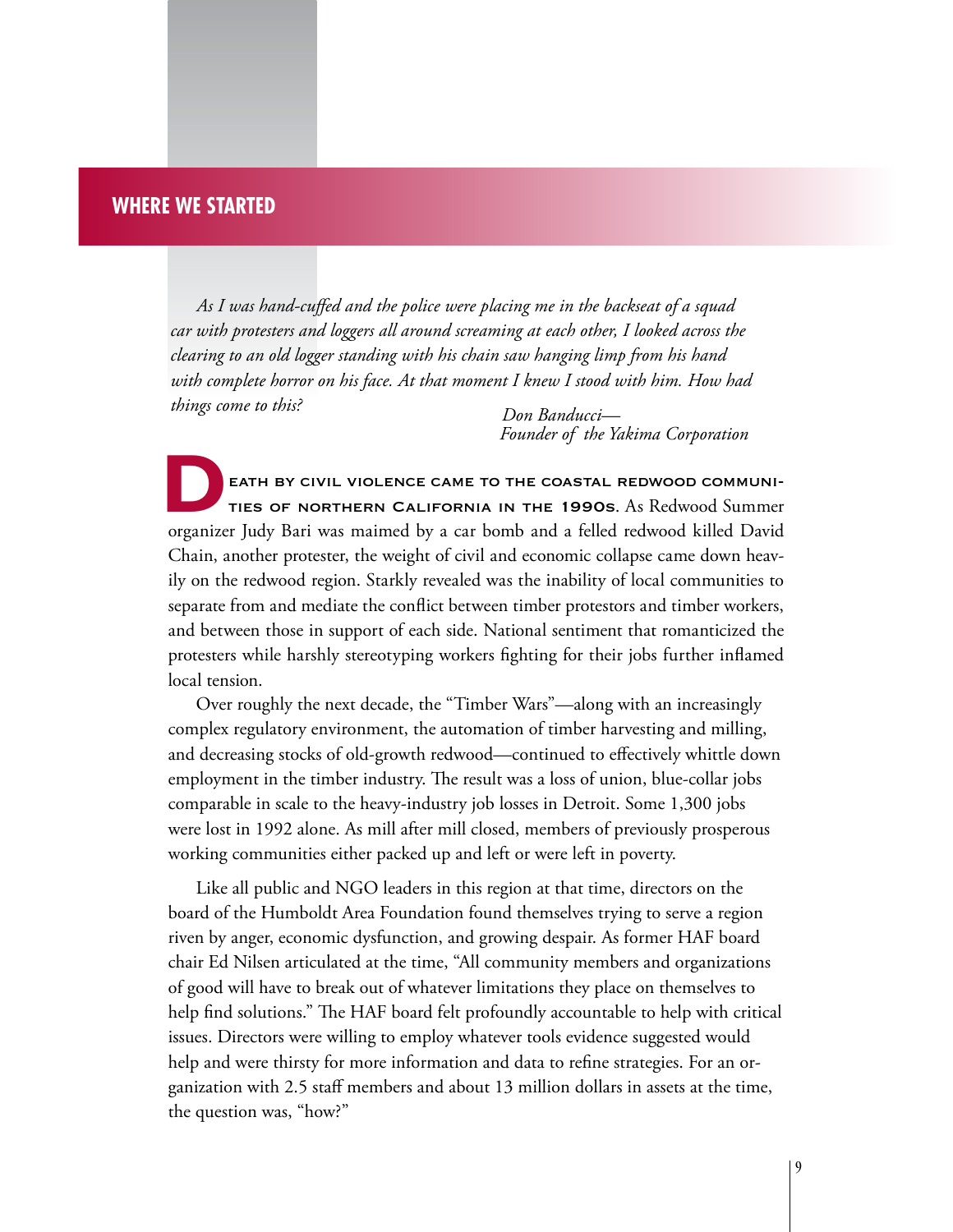A vacated building in Eureka, California's Old Town marks where Stephen Gordon started Restoration Hardware, a national chain with no outlet remaining in the community or region where it began.

In 1995, Gordon described the frustrations of trying to grow a business in a community where economic-development planning, politics, and services were focused solely on attracting business from outside the area. He had pioneered the restoration of Eureka's seedy Old Town when he started the store, along with owners of a small handful of other Old Town business start-ups, with virtually no support from the city. The efforts of economic developers at the time were not geared to local entrepreneurs, but rather to recapturing the timber-mill-dependent economy, perhaps in the adjusted guise of a high-tech plant. Hewlett Packard seemed to be the target of choice, as if any choice actually existed.

Gordon's experience was one of many that painted a picture of a fractured, internally competitive, underresourced, and backward-looking economic-development system. His observations were largely echoed by some 40 other individuals important to potential economic growth who were interviewed by the foundation at the time. Perhaps most disturbing, none of those interviewed were involved in efforts to fix the system, and none even thought an honest avenue for a fix existed. Such was the depth of discord at the time. The very people we tend to stereotype as "insiders" were functional outsiders.

The people we interviewed were encouraged, however, by the possibility that the foundation could provide a staging ground from which to build an independent, coherent response to the failing economy. They were receptive for several reasons: they believed in the sincerity of our commitment, they trusted that we would be impartial, and understood that we had no intention of becoming yet another economicdevelopment institution. In addition, no other turf issues existed to add to the mess. The region was failing economically because of a large multistate economic transformation. Humboldt was getting no help from the existing economicdevelopment system, which was dysfunctional, internally in conflict, and working on faulty assumptions, not because it lacked institutions.

Timing was good. Over the next several years, an ever-increasing number of people came together through the Institute of the North Coast, a forum devised by the Humboldt Area Foundation initially to address the economic crisis. The foundation had turned its attention to improving economic life because reliable data linked increasing family violence to the dramatic loss of jobs, and for many years the foundation's core commitment had been to improving conditions for youth and families. We believed that prevention was a first priority and required us to work "upstream," that is, to work on conditions that underlay the violence.

While anger boiled through the region's communities, it became clear that people were desperate to find solutions for the crisis of economic decline. A growing num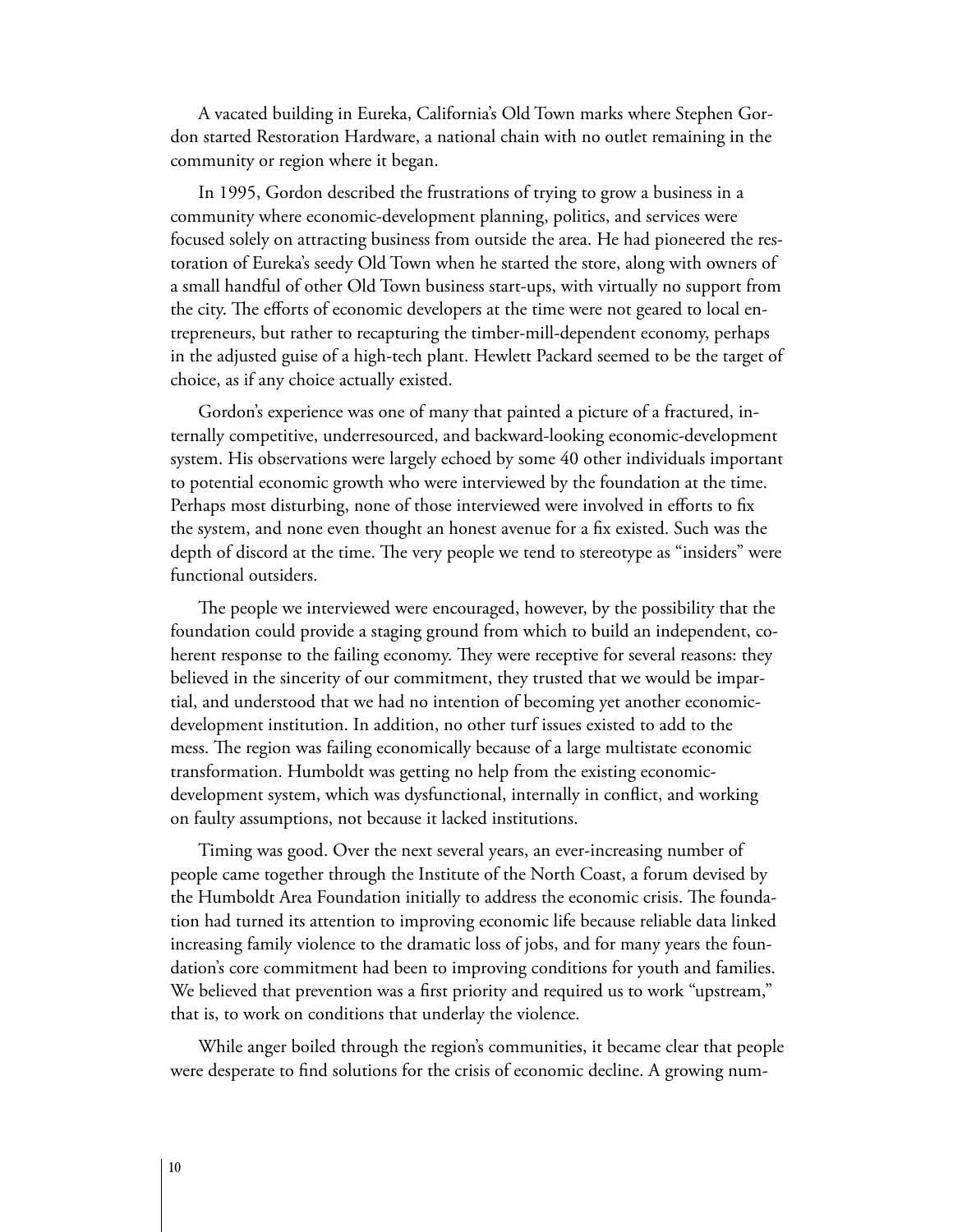ber were willing to cross boundaries to do so, and economic development became the organizing theme. People on all sides grew to recognize and dislike the impact of powerful outside forces, both industrial and environmental, which undercut the public's ability to influence its own future. To paraphrase Tim McKay, an environmental leader, both loved and reviled; it was easy to see the timber workers as the enemy until the guy next door loses his job and doesn't know how to feed the kids, and you watch the children who play with your children become impoverished.

A snapshot of Eureka 17 years later shows an Old Town that has bloomed into 30 odd blocks of one of the region's most bustling centers for local retail business, some well established and some struggling, but all contributing to a vital and lively district. The first Restoration Hardware is now among the few buildings that remain empty.

This early intentional effort at community-led change, in answer to the challenges identified by Stephen Gordon and other economic leaders, was built on terms of engagement established by the Humboldt Area Foundation:

- Broad and deep public inclusion and engagement was the core condition of our commitment. This requirement rested on the belief that the best ideas, leadership, and knowledge could come from anywhere in the community. In the midst of the fighting, we would provide an alternative space for people who wanted to find solutions. We did not take stands in the disagreements. We resisted all efforts to get us to align with a particular side; we respected all sides, even those with whom we personally may have had deep disagreement.
- Responsibility for change resided unequivocally in the hands of commu nity members willing to work with those with whom they disagreed without demonizing them. To emphasize this, the foundation determined never to override a community-led decision (unless it was illegal), as long as the leadership authentically involved the people affected by the decision as equals.
- The foundation would make staff support, facilitation, information, connections to resources outside the region, and network development and management a top priority to the extent that its resources allowed for up to 20 years.

In 1995, the James Irvine Foundation, a statewide foundation with little history in California's north, took an interest in both the impact of the timber economy decline and the way our region was attempting to deal with the problems. In 1996, Irvine, at its own instigation as part of a statewide initiative, provided us with five years of critical cash for facilitation, data collection and dissemination and, initially, two staff positions. Critically, the support honored the terms that we developed with the community. Although Irvine's help was limited to about the first third of the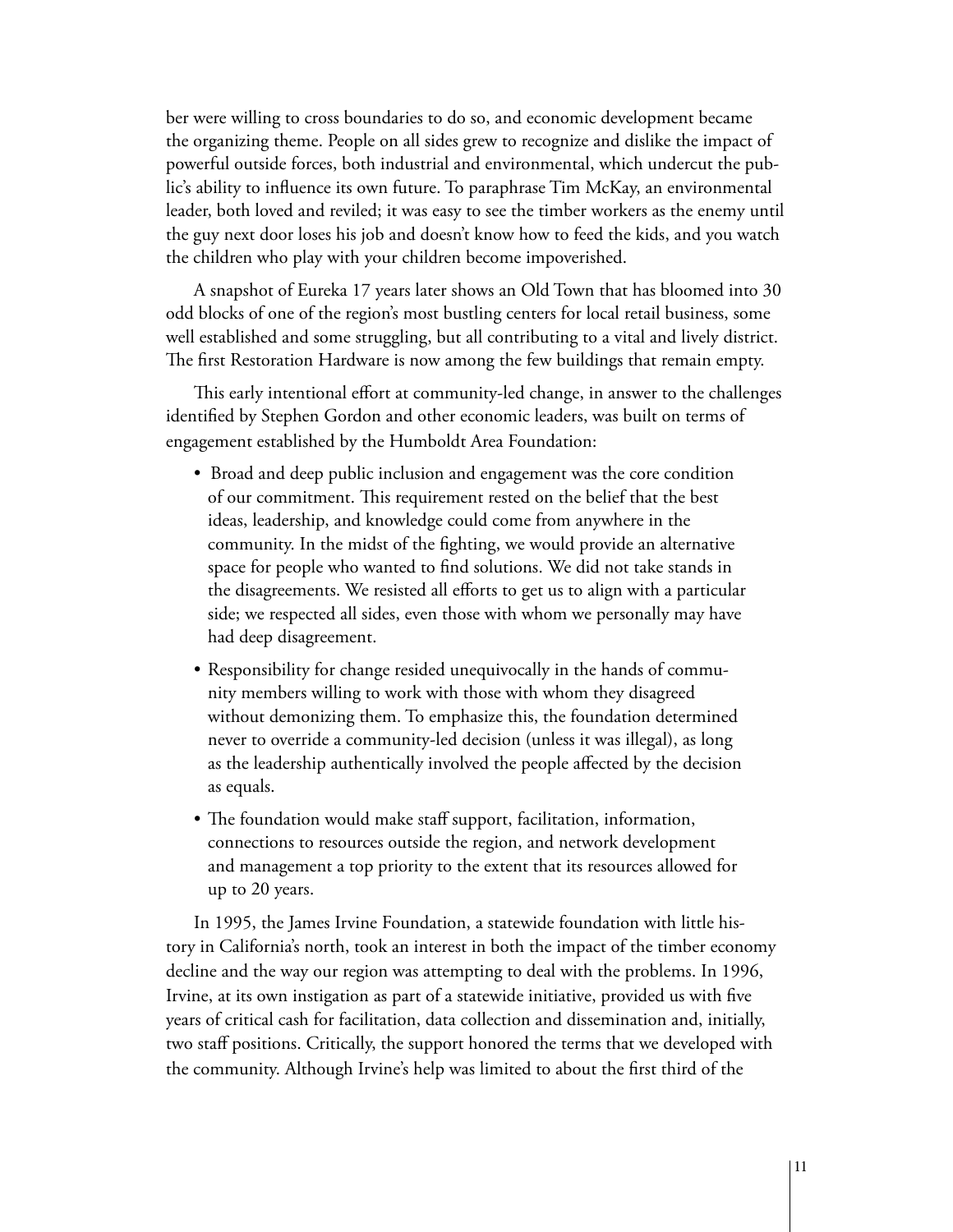period in which we focused on economic development, having the extra cash and an agreed-upon focus on community-led change allowed for a more concentrated start and helped build credibility and momentum.

Beginning in 1996, the economic-development system in Humboldt County was rebuilt from the top down and bottom up simultaneously. The most current data and analysis of effective economic-development practices from similar markets became the base for a set of principles, referred to as "Prosperity," that both drove institutional realignment and were further revised by the economicdevelopment institutions as they realigned. Prosperity was endorsed and adopted by the County Board of Supervisors, Humboldt State University, College of the Redwoods (junior college), Redwood National Park, and many others. The Prosperity Center opened with co-located and service-aligned economic development agencies working in a highly collaborative environment. Posters about the economy and life on the North Coast showed up in store windows all around Humboldt Bay and were used in school curricula countywide. Consideration of, and engagement in, what the "next economy" would look like occurred in open forums, in the schools, among organized stakeholders, and in public testimony.

Such a wholesale redesign of systems is rare, particularly through such an open process. But did it work?

From several perspectives, we are doing better than similar markets. We have seen rapid growth in the number of very small businesses that are adding thousands of jobs, and the county had lower unemployment during the recession than it had periodically experienced during seasonal unemployment before the timber crisis. At the same time, we still struggle with workforce development and the lack of well-paying blue collar jobs, and we are seeing growing income disparity. What all this means is not entirely clear. Merriwether Jones from the Aspen Institute, who first advised us on economic development in 1995, warned that attribution of the cause of economic change would prove impossible. Effective work could look like failure and ineffective work could seem successful based on larger economic trends.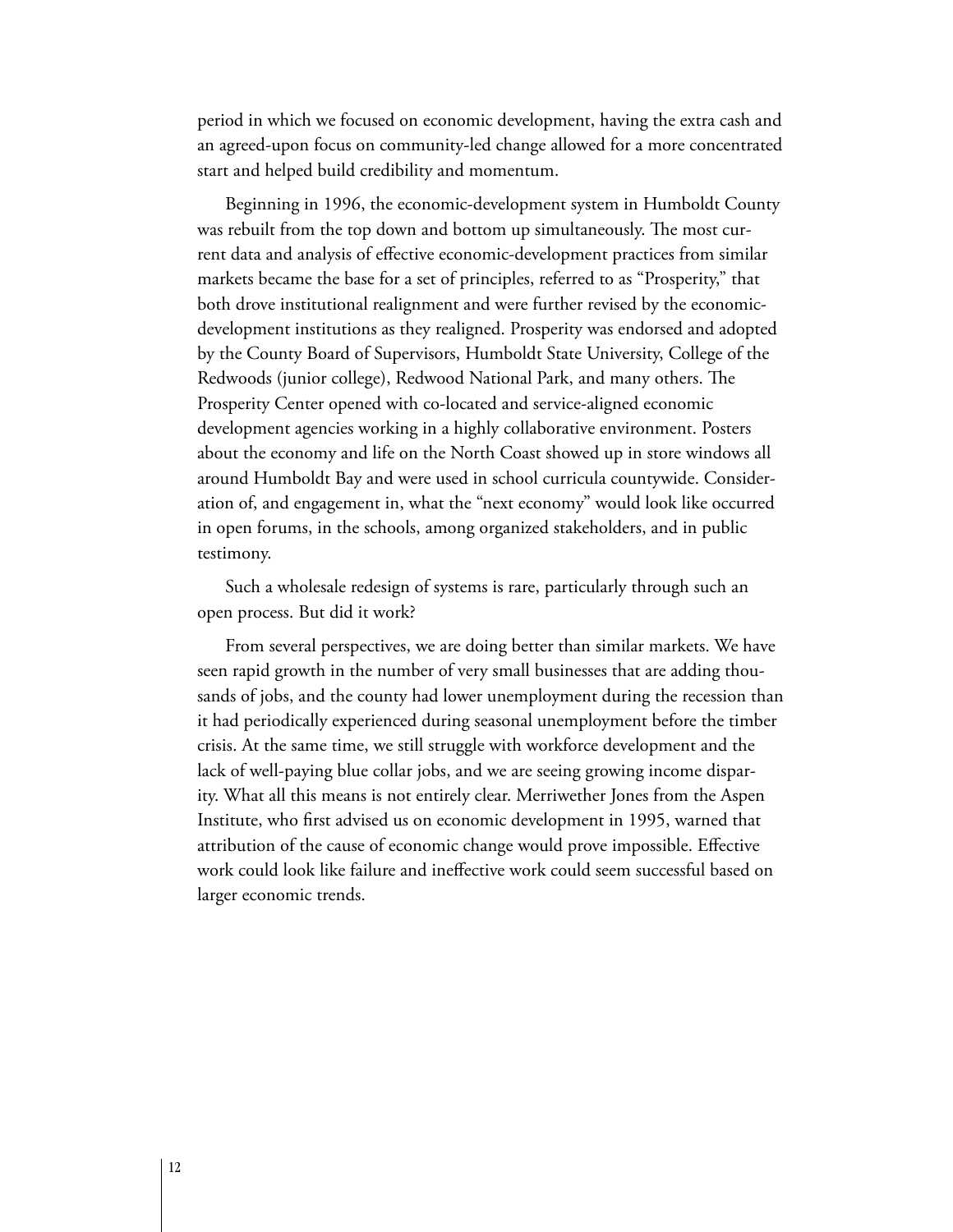# **LEARNING TO DANCE**

*When it comes to what is important, what really matters, what the priority is, communities are not wrong.*

> *Monica Mutuku— Kenya Community Development Foundation*

HE HUMBOLDT AREA FOUNDATION RESPONDED TO THE URGENCY OF CIRcumstances by rapidly building and joining partnerships and networks devoted to crossing the lines of conflict and to confronting the serious concerns that the region's communities faced. We brought confidence in the community, trust, skill, and, only sometimes, money. Most important, we had, as some local partners commented, "no dog in the race." We could provide a clearly defined "commons" that others were encouraged to use as a community at their own volition, and we went to extremes not to be in competition with anyone and to live the belief that the best answers can come from everyone. We developed standards for our own work, which meant challenging and refining what we do, and we worked—and continue to work—hard to make the foundation's internal systems and behaviors consistent with an egalitarian ethos of neighborhood and community development.

During this period, HAF, along with some of our partners and colleagues and many residents from the region, made and tested a few assumptions. These were not "new," but were new to these communities:

- The tension generated by community disagreement or crisis—the Timber Wars is just one example—can be the source of energy and opportunity to construct solutions; and
- The "right" or "successful" corrective course of action has to make sense to motivated community members who take responsibility for making it happen; expert opinions and data, while absolutely essential, are secondary. Therefore:
- Lasting solutions come from neighborhood and community residents who come together in ways that honor the authentic tension between different aspects of the disagreement, who are motivated more by ending damage to the community than by their differences, and who take responsibility for creative and inclusive solutions.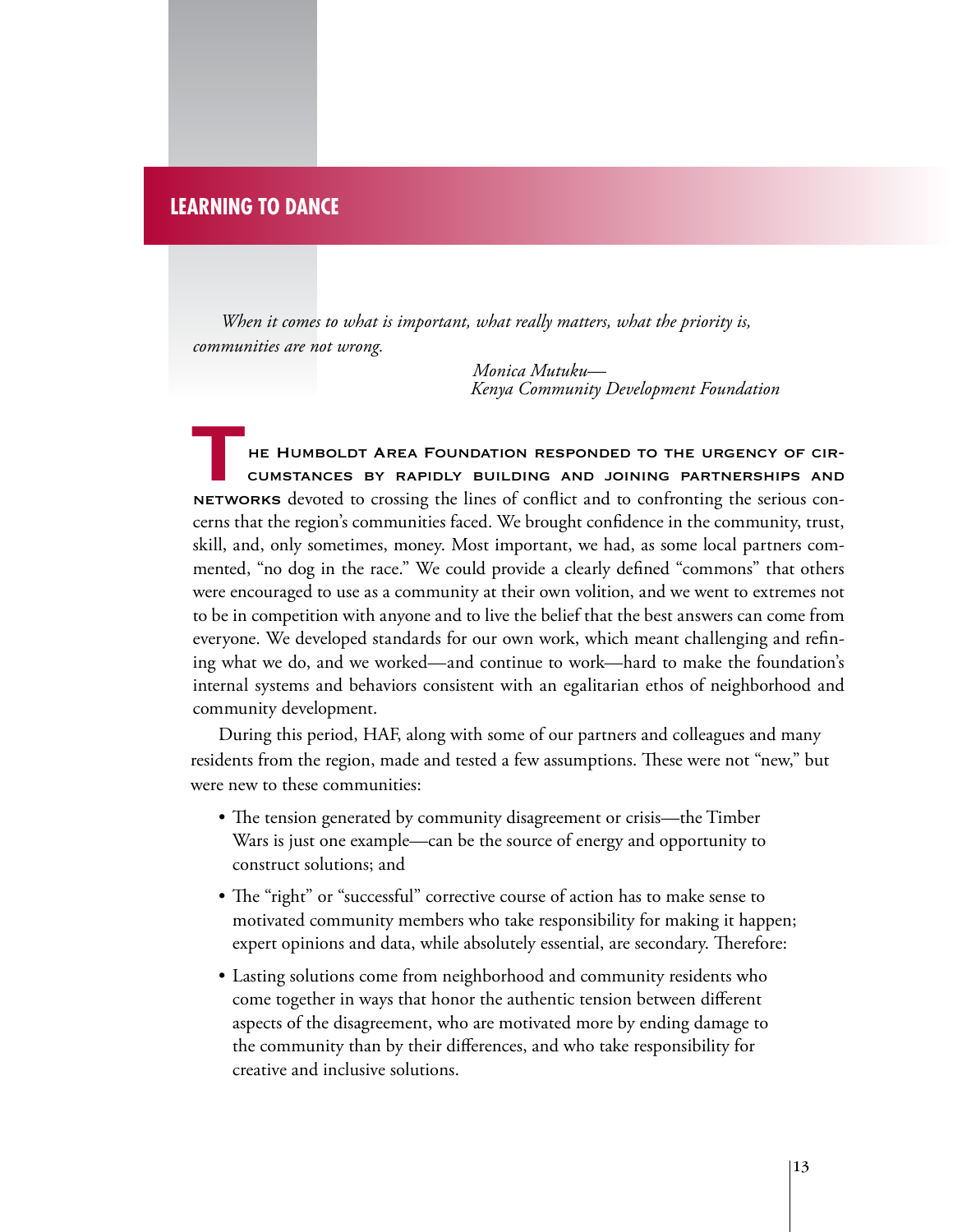These early assumptions may have gained a clarity and definition during profound conflict, but they have been repeatedly tested and borne out in less tension-filled community efforts to agree upon and make desired changes. They have become the base of an ever-evolving philanthropic practice based on neighborhood and community democracy— "community democracy" for short. At its core, community democracy challenges our notions of knowledge and of who holds, and can act on, the most critical information for constructive change.

At its core, community democracy challenges our notions of knowledge and of who holds, and can act on, the most critical information for constructive change.

These assumptions, coupled with a realistic assessment of the limitations of the resources (financial and otherwise) that we brought to the community table, led us to relationships, partnerships, and networks both inside and outside the communities affected. HAF may have been small, but my service to foundations with assets in the billions of dollars has

taught me that the exact same limitations and choices apply there as well. These assumptions brought new opportunity to the region, increased the resources available to residents to change outcomes, and, in fact, built HAF's various assets, including its financial assets, though this was never a condition of our commitment.

Early efforts, while gritty and, in hindsight, not very sophisticated, led to a cascade of energetic, highly adaptive, and increasingly open networks and effective collaborations that continue to grow through good financial times and bad. This has led to an adage often repeated at HAF:

Money is a type of fuel. Fuel may be critical, but it never helps select the most promising destination, decides what the destination's most important characteristics should be, plans who to travel with, or chooses the path, much less selects the right vehicle. Once you know these things you can plan for the fuel.

We know as individuals that destinations chosen for us by others rarely lead to our success or meet their expectations. The same can be said for peoples, communities, and indeed the country as a whole. Therein lies the beauty and effectiveness of community democracy as an alternative to our growing culture of winner-takes-all conflict.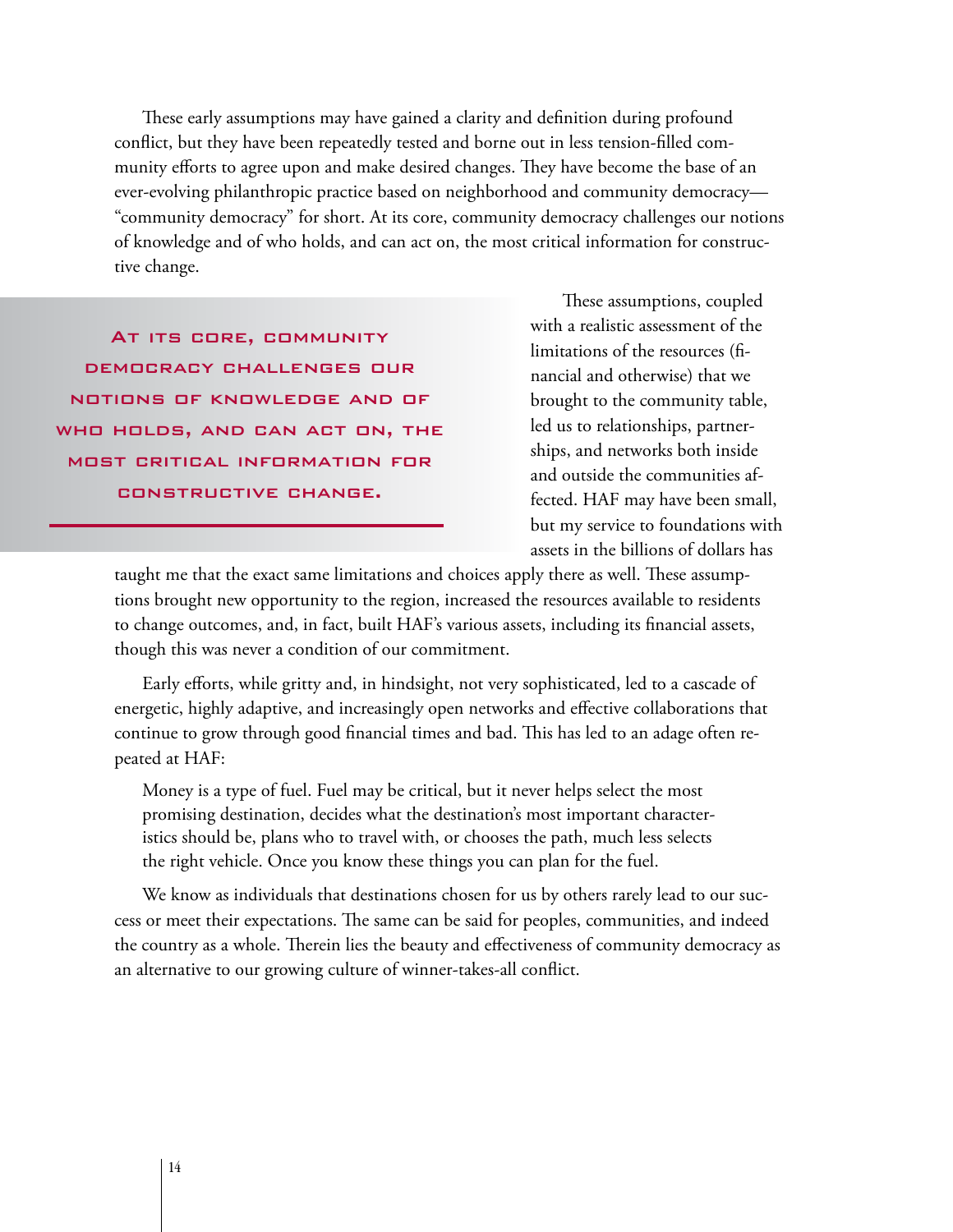## **COMMUNITY DEMOCRACY**

**E DEFINE COMMUNITY DEMOCRACY AS:** Grassroots engagement where people uncover, activate, and energize their community's own assets, take responsibility for their formal and informal decision-making processes, and further their ability to work constructively with conflict and difference.

The development and implementation of practices guided by this definition result in improved success of community endeavors and a strengthened sense of, and investment in, community for those who live there. It also implies a set of operating principles about how community democracy works, assumptions that must, in turn, inform the reorientation of philanthropic practice. This set of community principles has evolved from our experience in the early 1990s and those of our many partners, with a deep nod to thinkers like Harold Richman and John McKnight. These five principles, identified here in shorthand, have been the stars by which Humboldt Area Foundation has charted the course of its development as a community philanthropy:

- Dynamics of Difference
- Community Assets
- Community Commons
- Time and Convergence
- Essential Infrastructure

As our philanthropic practice evolved, we worked to take our commitment to community democracy seriously. Focusing on community democracy has been a way to get things done, but it has also become for us something like an ethical imperative. This has led to decisions that might otherwise be considered risky. The following five stories from our experience stand out to illustrate the five principles and the ways our practice changed once we adopted them.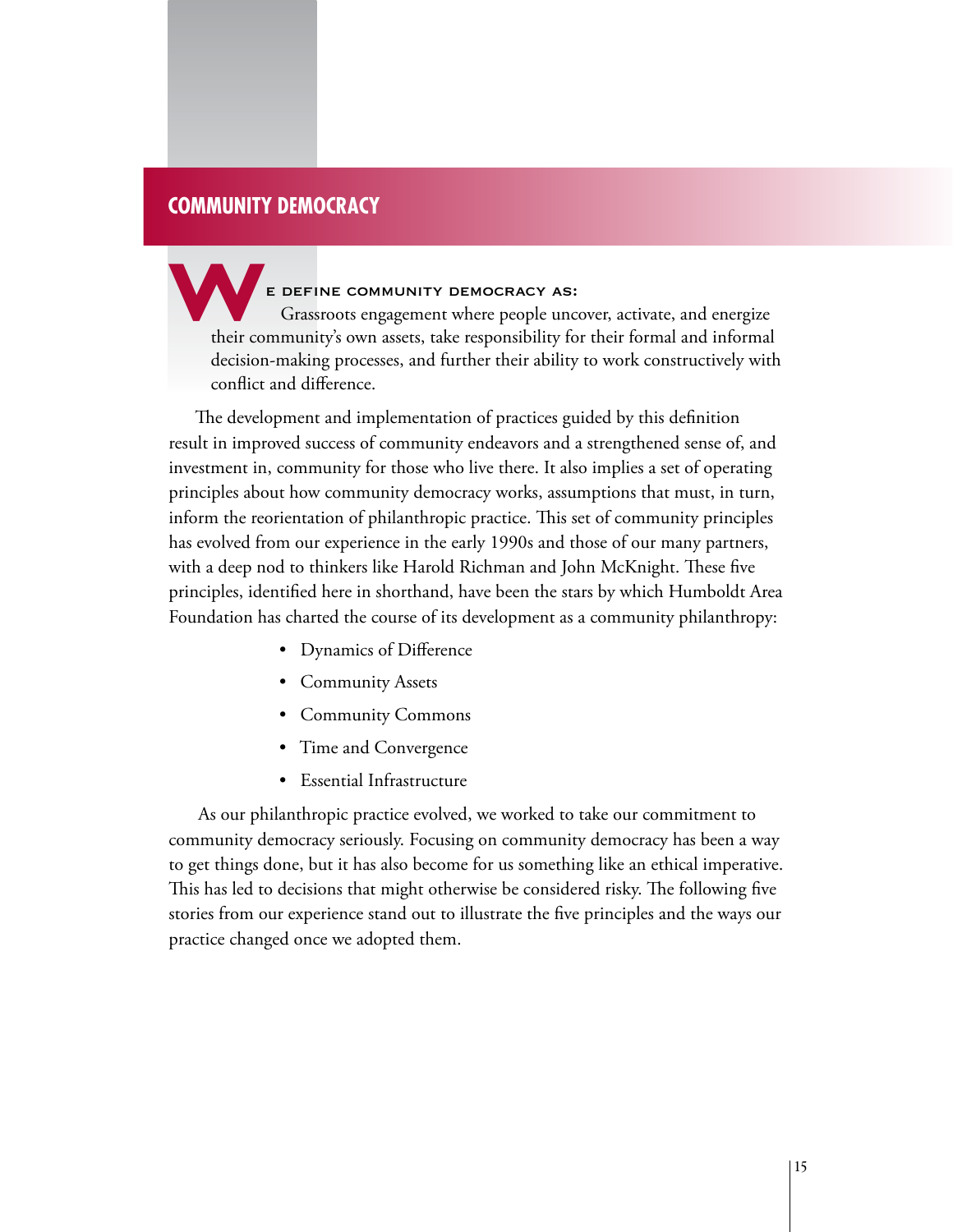### **DYNAMICS OF DIFFERENCE**

COMMUNITY DEMOCRACY IS STRONGEST WHEN PEOPLE ARE WORKING<br>
CONSTRUCTIVELY ACROSS DIFFERENCES. The concepts of "hybridity," "diversity," "heterogeneity," and "inclusivity" all suggest an essential characteristic of strong communities and therefore an essential condition of community improvement. Rather than ignoring or eliminating conflict, community democracy works with the dynamics of difference. In each of the stories told in this paper there is a moment when the tension between people with different experiences and beliefs is transformed into the source of creativity, becomes the motivator for action, and increases the chances for community improvement. This transformation seldom occurs without attention, intention, and skilled "midwifery." The tension between individuals and groups with different experiences, cultures, or backgrounds can either be the foe of democracy, keeping hostility high and blocking the path to common ground, or it can be the most powerful force for innovation and adaptation.

In the late 1990s, United Indian Health Services (UIHS) proposed developing a new consolidated health facility, to be known as Potawot Health Village, that would integrate Native and Western medicines and that would be centrally located where mountain and coastal highways converge in the liberal college town of Arcata. In the process, prejudice crawled out of the woodwork. City permit hearings in 1997 provided a focus for an outpouring of objections from neighbors about the tom-toms that would keep them awake at night, about the casino they believed the project was a ruse for, and, most startling, about the loss of the land's "traditional" use for dairy cattle grazing. (In fact, the location is the pre-conquest site of a Wiyot village.) Eventually the city council apologized unanimously to the nine tribes that jointly comprise UIHS, and in 2002, the Potawot Health Village opened to national attention for both architectural and environmental innovation. The organization saw a doubling in the number of American Indian clients served. What was not apparent immediately was the degree to which the tension and conflict faced at Potawot and the public discourse that it created would be a springboard for other developments.

Three years after the opening of Potawot the much more conservative Eureka City Council, six miles south of Arcata, voted unanimously, in a remarkable and tear-filled session, to return to the Wiyot tribe the land owned by the city on Indian (Tuluwot) Island in Humboldt Bay, where a massacre of peaceful Wiyots by white settlers all but obliterated the Wiyot tribe in 1860. This act of peace and reconciliation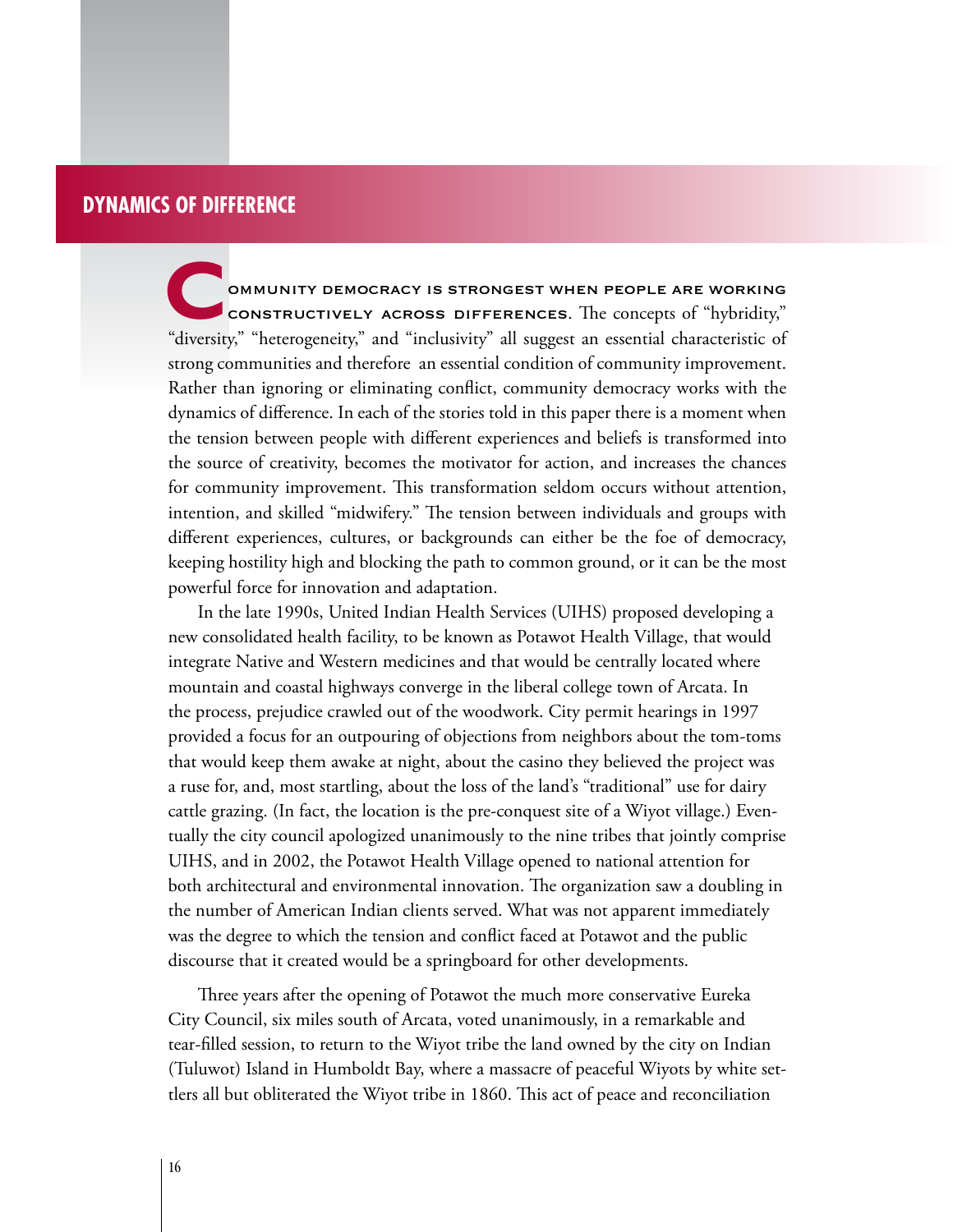was unique in America for having been achieved with no threat of legal action by the Wiyot tribe and no request for payment by the city. Occurrences like these in Arcata and Eureka, which began with confrontation and ended in reconciliation, led to increased and lasting coordination and communication between tribal, municipal, and county governments as well as between public and private organizations and individuals.

The dramatically improved acceptance of American Indians, as Native people in this region identify themselves, was led first and foremost by American Indians and their tribes, some of whom had been profoundly engaged since before 1970 in improving health and education in their communities and in returning balance to their cultures. These 30 years of development had been mostly hidden from white society, literally in the woods, both on and off the reservations.

When the UIHS board—comprised mostly of the women, their daughters and granddaughters, who had started the organization—first decided they were "ready to come out of the woods" and take their rightful place in town, white society was not ready to greet them. (Some white society still isn't. The head of a personnel recruitment firm recently told me there were no qualified American Indians for senior-level jobs in the area.) Yet, as the conflict over use of the land grew, Indian and white "bridge builders" came forward to open doors and lower barriers.

To build Potawot Village, UIHS had to design a large facility and raise private funds for the first time in its existence. Humboldt Area Foundation provided enthusiastic encouragement from the earliest concept phase, support for planning, and space to meet. We were able to partner with then Ford Foundation president Susan Berresford, who had ties to the area, to help UIHS attract private funders who needed reassurance about what they perceived to be "lack of a track record." We encouraged and joined with a rising tide of advocates.

While distrust of white institutions runs deep among Native peoples (and for good reason) the story of why philanthropy was trusted to be of assistance in matters related to Potawot Village goes back to an earlier year. In 1995, HAF received a planning grant from the Lila Wallace/Reader's Digest Foundation to study public participation in the arts, using a civic-engagement model. In developing a working group, we gave priority to those already deeply engaged in cultural participation, and this shifted the balance from the normal caste of arts organizations to American Indian cultural leaders and artists. Again, this was difficult for the most traditional arts organizations to accept and caused initial tension. However, over the next months the majority of actionable ideas and the leadership to realize them came from American Indians in the working group.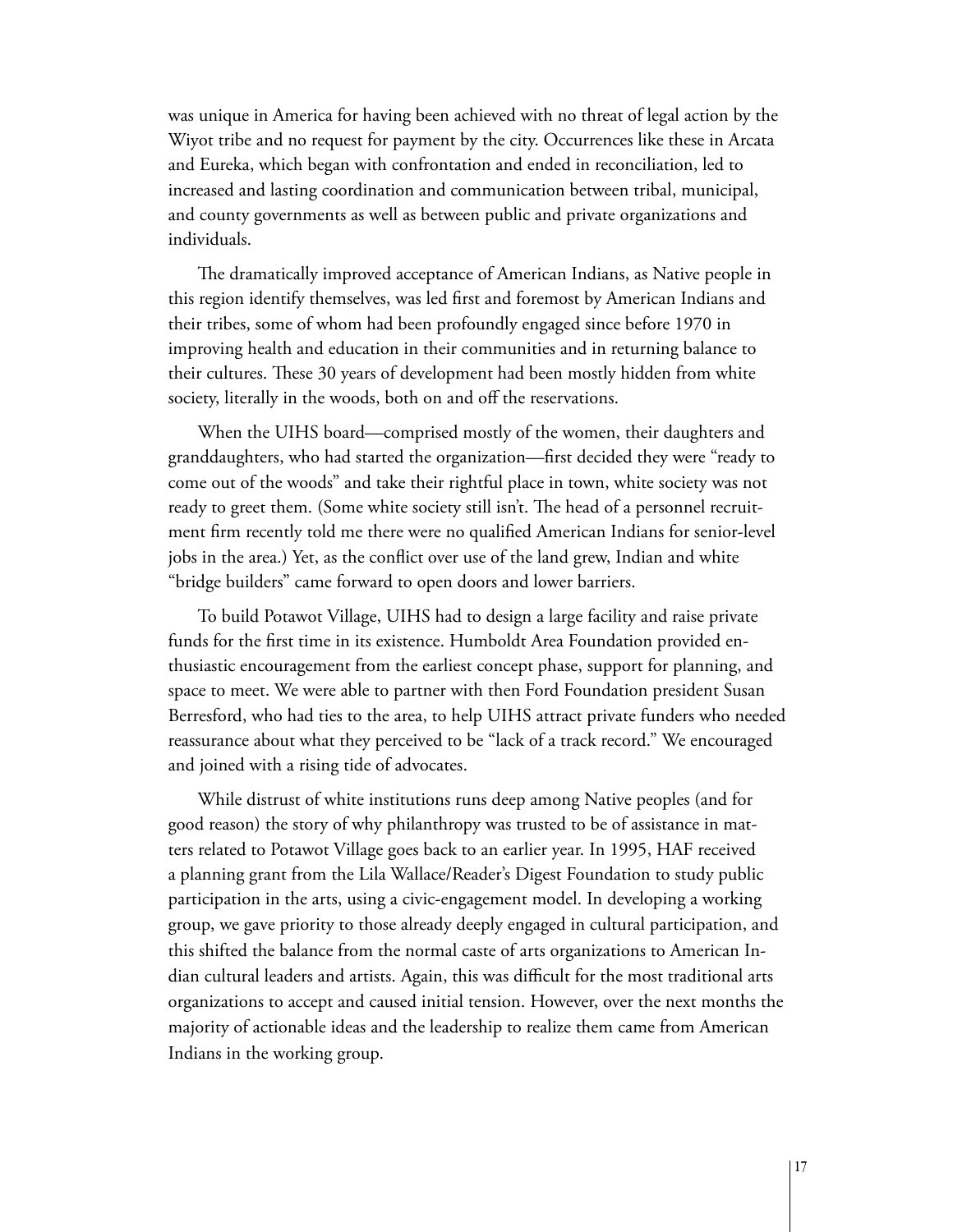Dozens of community outcomes have resulted from the trust that was built at that time and from the partnerships and networks that have been created or enhanced since then. One such outcome is that HAF now has Indian trustees, staff, contractors, and volunteers as an integral part of its organization and thus has become a more sustainable living bridge, a more completely realized community commons. Furthermore, the James Irvine Foundation and the Hewlett Foundation, among others, have used this commons to support community-led change by American Indians.

To claim the "dynamics of difference" as a fundamental principle is an attempt to describe ideas often intended by the words *diversity* and *inclusion* while trying to

Formulas will never replace honest, open, and constructive engagement by those who are implicated in the decision.

avoid their too-frequent use in a representational or proportional way: "we need one of these and two of those." Formulas will never replace honest, open, and constructive engagement by those who are implicated in the decision. American Indians often dominated the cultural participa-

tion work here because they understood it better, having had more experience and knowledge. No one would have known this in advance nor would the opportunity for Native leadership have surfaced had the value of participation not been examined from the start and a place made that welcomed the tension accompanying change.

Similarly, early in HAF's commitment to economic development, the need for knowledge and experience required building bridges that could engage previously excluded and divided business leaders. The knowledge they possessed as a diverse group was an essential ingredient in the improvements that benefited the broader community.

A few conclusions can be drawn from this experience:

- Community processes must embrace the conflicts that otherwise create impenetrable, if often scarcely visible, barriers to community improve ment. Without this, the barriers can seldom be removed.
- Using difference as a necessary and powerful tool for community improvement requires mature skills. It may seem too risky to many community actors, but in our experience, avoiding difference creates a far greater risk and yields little or no long-term benefit.
- One of the thorniest barriers to community democracy is that the value and processes of bridging difference is not part of the day-to-day vocabulary of most members of a community.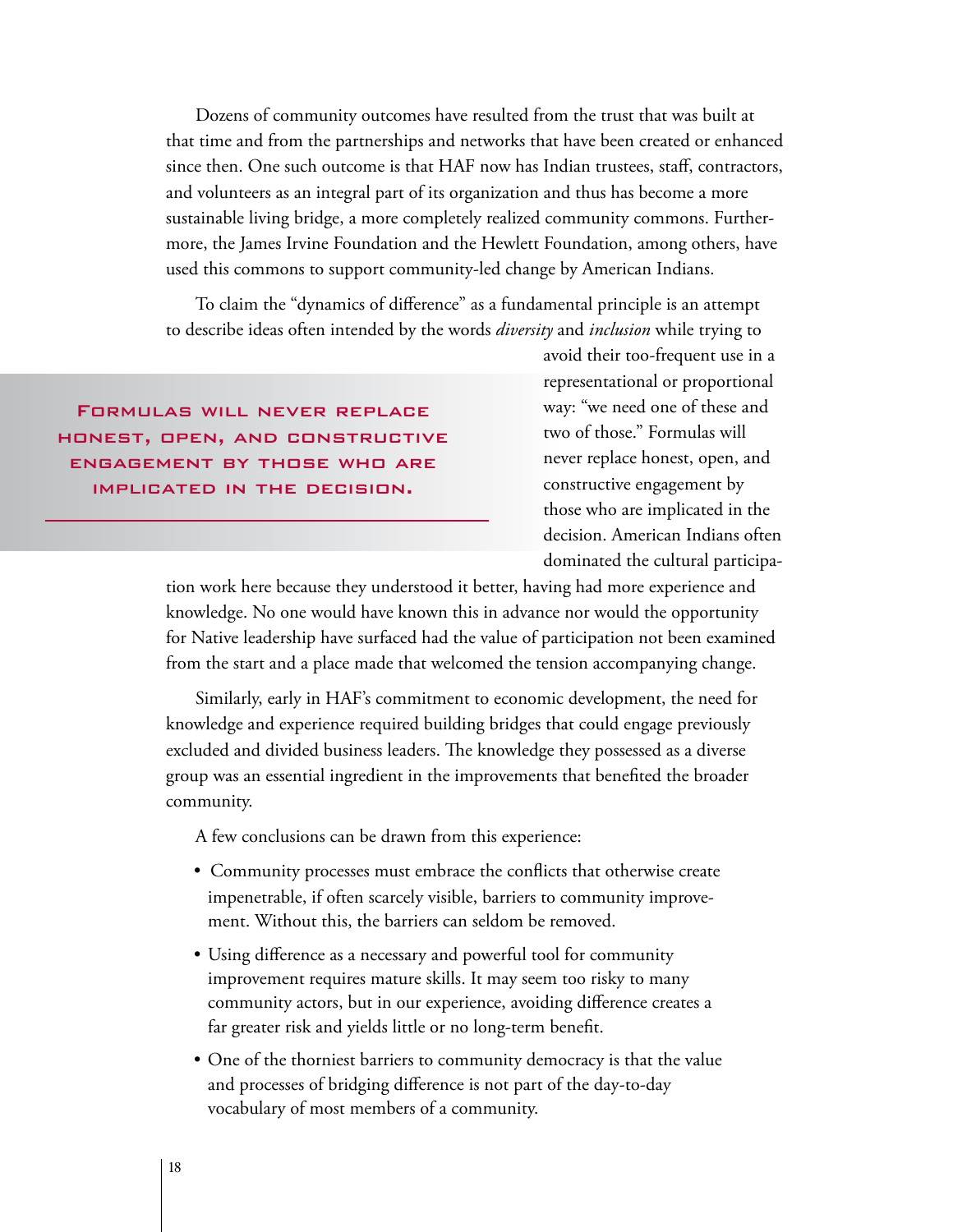#### **COMMUNITY ASSETS**

**A**community already has assets that are pivotal to change. No matter what needs exist (and endless needs always exist), it is a community's assets that offer opportunity for successful improvement. This is not an antioutsider or anti-expert approach. Rather this principle proposes that if you do not build on what you have as a community, outside experts and outside resources are unlikely to make any practical difference. When the bedrock experience, cultural orientation, and skills needed to confront a barrier emerges from an engaged community, the odds of philanthropic support making a dynamic difference increase dramatically.

Communities are replete with latent assets. It can be hard to perceive the value of assets close at hand—perception is often blurred by proximity and familiarity. Uncovering such assets requires intention, creativity, and the enhanced vision that comes from everyone's knowledge, from dynamic differences.

In 1998, the Ford Foundation approached Humboldt Area Foundation with an offer of a large grant for economic development. Though the offer was a generous one, HAF turned it down. Ford's program would have provided training and peer learning from the Aspen Institute's Community Strategies Group, services we knew to be outstanding. But it also required a matching grant to develop an endowment to support economic development.

Despite a desire to participate in the Aspen program and an appreciation for Ford's generosity, we saw fundraising for the match as a diversion. It would have distracted us from supporting community planning and mobilization at the level of action and innovation we knew would be required as the timber economy continued in free fall. The result of the Ford challenge would have been a yearly payout of approximately \$90,000 from a \$2 million endowment, after several years of fundraising. In our estimation that amount, while helpful, would not have contributed a meaningful amount to economic development and would have diverted our scarce staff time from community engagement and action. We were fortunate, later, to be invited by Ford to participate in the Aspen program, and Ford became a significant contributor to cultural organizing by our region's American Indian communities.

Instead of accepting Ford's 1998 offer, we continued working with businesses, residents, economic-development agencies, workforce development, educators, and elected officials to innovate and reform existing economic-development frameworks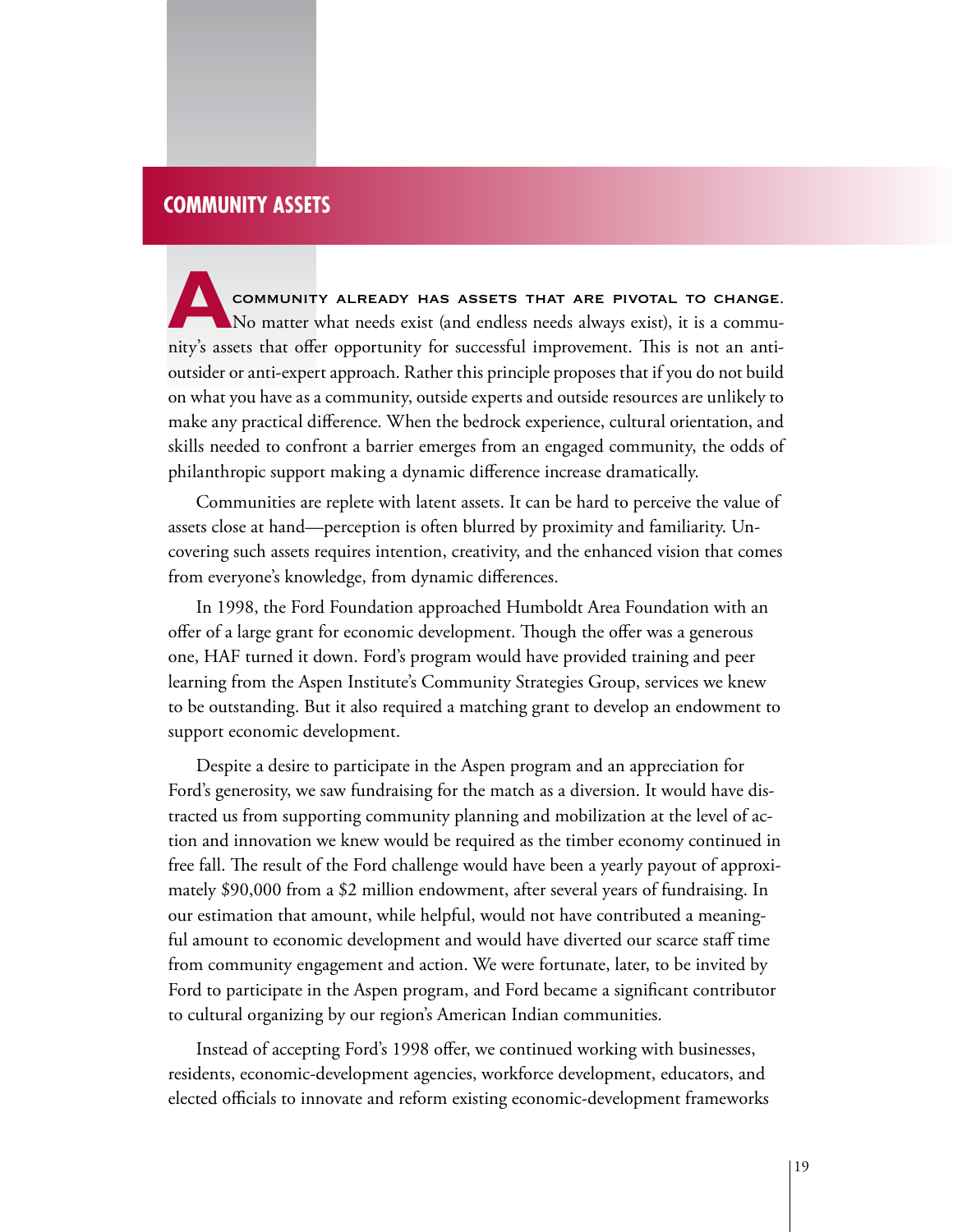and policies and to establish expectations of economic development and policy leaders.

One such effort, which came to fruition at the height of the Timber Wars, involved a commitment by local timber owners and environmental leaders to meet for a year in private in search of ways to reduce conflict and build areas of agreement. Trust developed painfully and slowly between the two parties as resolution of the conflict over logging the Headwaters Forest moved through the courts and through state and federal processes. (Part of the national story included Julia Butterfly sitting in the tree named Luna, and Woody Harrelson chaining himself to the Golden Gate Bridge.)

On the very day that a federal and state payment of \$23 million was announced to compensate Humboldt County for the tax loss of making Headwaters a state preserve, an ad appeared in the local daily paper. The ad suggested rules for developing and governing the new "Headwaters Fund": an open process available to all county residents should determine the use of the money; anyone should be able to

A community already has assets that are pivotal to change. If you do not build on what you have as a community, outside experts and outside resources are unlikely to make any practical difference.

apply to the fund under clear guidelines; and no self-interested person should be involved in determining the use of the fund.

The ad was signed by the least likely leadership imaginable at the time: the participants in the timber and environmental meetings. By then they all knew that such funds historically disappeared quickly into existing projects, often with little lasting impact. With this backing, the County Board of Supervisors adopted the suggested rules, and the Headwaters Fund today continues to grow in importance and impact.

When asked later by a member of the

County Board of Supervisors whether HAF would consider managing the Headwaters Fund, we had to say no. The residents who made the recommendations met at our office and we designed the ad. Thus, we would not have met our own criteria for impartiality.

Throughout this process, our focus was on bringing the community's own assets to the table. The assets were unearthed by tensely diverse participation in a process inclusive of those with pronounced disagreements. Of course, \$23 million dollars was important, but the largest asset derived from the process was an upending of normal destructive politics. HAF acted as a commons, not as the "leader." By supporting community democracy rather than directing our energy to the growth of the foundation's assets, a much larger fund was realized far more efficiently than had we shifted our attention to the Ford match.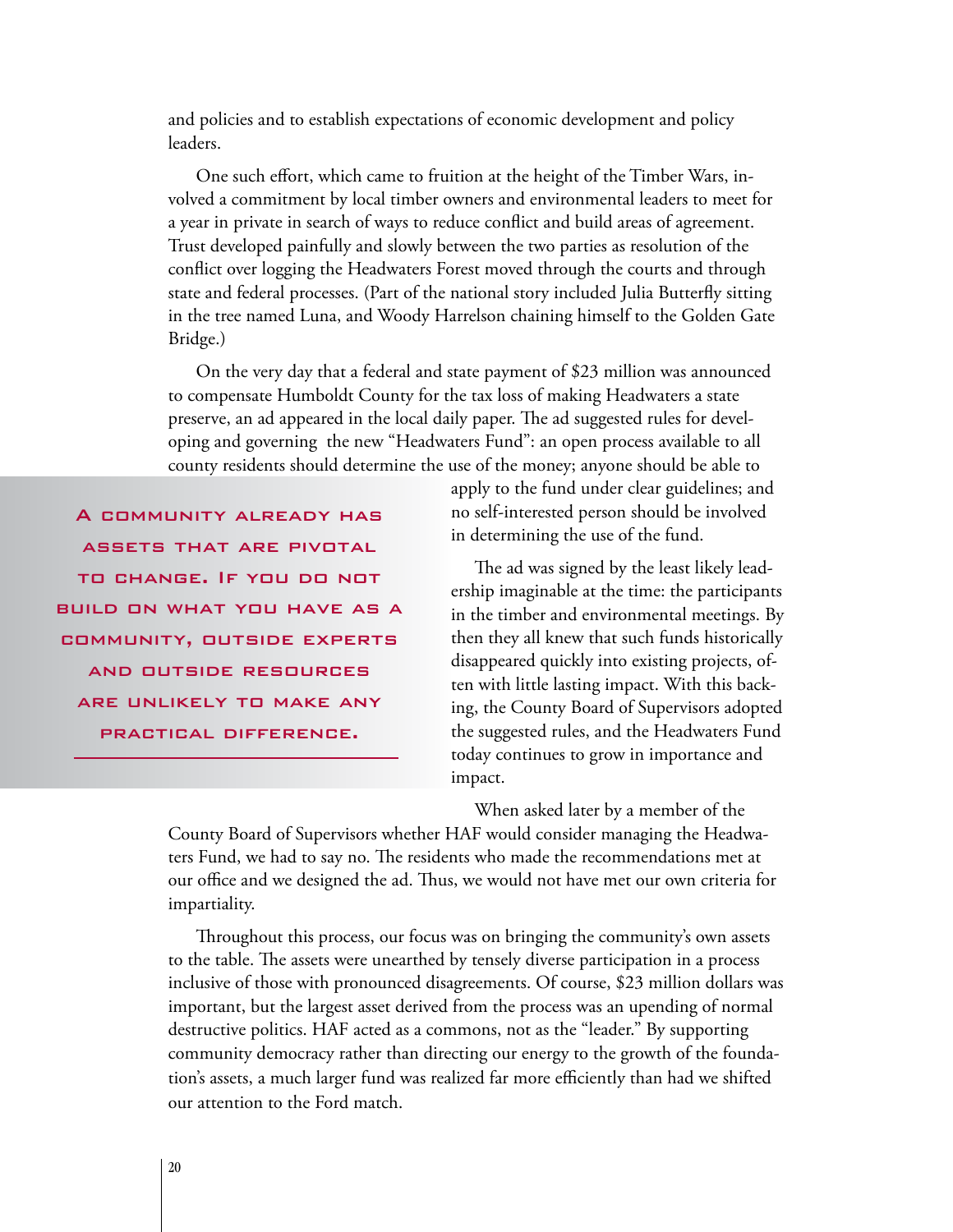This example is dramatic and may seem unique, but numerous other experiences have led us to the following beliefs about community democracy:

- The greatest, though certainly not the only, assets a community will have, it already possesses, if only latently.
- Communities hold an untapped wealth of knowledge, and the potential for successful strategies to create the changes they want exists in every community.
- The wealth of communities, of which financial wealth is only a part, is dispersed and not concentrated among certain groups as we are generally taught to believe.
- The knowledge that advances an idea or understanding necessary to unleash a community's next success is often hidden in plain sight, obscured by our limited belief in who might have the knowledge and what background or experience might generate it.
- Community democracy requires that specific efforts have "authentic" resonance—that is, action is only pursued if the issue rises to the surface in the absence of outside agendas or funding priorities.

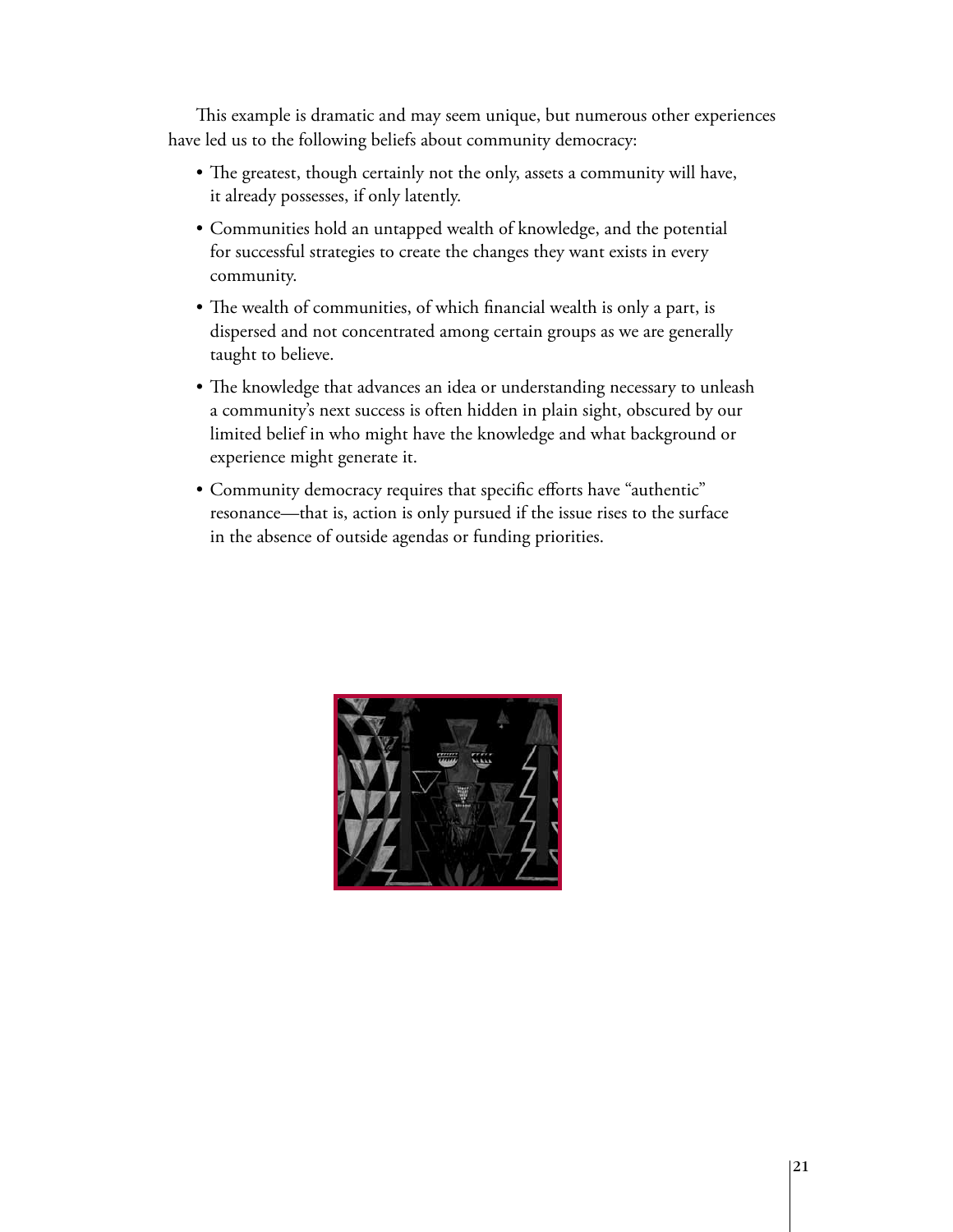### **COMMUNITY COMMONS**

LEARLY IDENTIFIABLE AND ACCESSIBLE COMMUNITY COMMONS are es-<br>sential to countering hierarchies, static power structures, nonproductive decisionmaking processes, and official sources of knowledge that suppress improvement. Space is necessary for a rich public life—space where people come together to build and experience civil society in an environment that assertively values community knowledge and where the playing field is level. In an era focused on private ownership and rights, such space is declining as is recognition of its value. When people speak with passion about community it is often the value of the commons that they are referring to.

Community "commons" are where innovation and community change happen. It is the place where the individuals, groups, and networks that make up a community come together to spark ideas, develop agreements, and build trust for common action. The story that follows was a true test of community democracy. The convenors brought together from around the region the most diverse grassroots leadership in anyone's memory with no specific charge except to use the knowledge in the room to build new networks and identify and better understand common priorities.

Between 2004 and 2007, HAF, Humboldt State University, and the College of the Redwoods brought together regional community activists, each of whom reflected specific interests—business, environmental, American Indian, educational, and Latino—for three day-and-a-half-long retreats facilitated by Aspen Institute's Center for Community Strategies. The three organizational convenors had no preconceived outcomes and would not retain any power over the proceedings or their aftermath. No interest in the room had a majority and no participants had been chosen to represent elected officials. All meetings started with the admonition that if anyone was comfortable they were probably in the wrong meeting. Membership remained largely the same over the course of the meetings. As fear and deep distrust was replaced by surprise and appreciation for the knowledge that members found in each other's experience, energy and creativity replaced discomfort, new networks were created, and friendships formed.

These gatherings, which evolved from earlier work done through the Institute of the North Coast, came to be called Redwood Coast Rural Action (RCRA). RCRA continues today as an independent, regional network under the leadership of Kathleen Moxon, the founding director of the Institute of the North Coast when both were at HAF. Several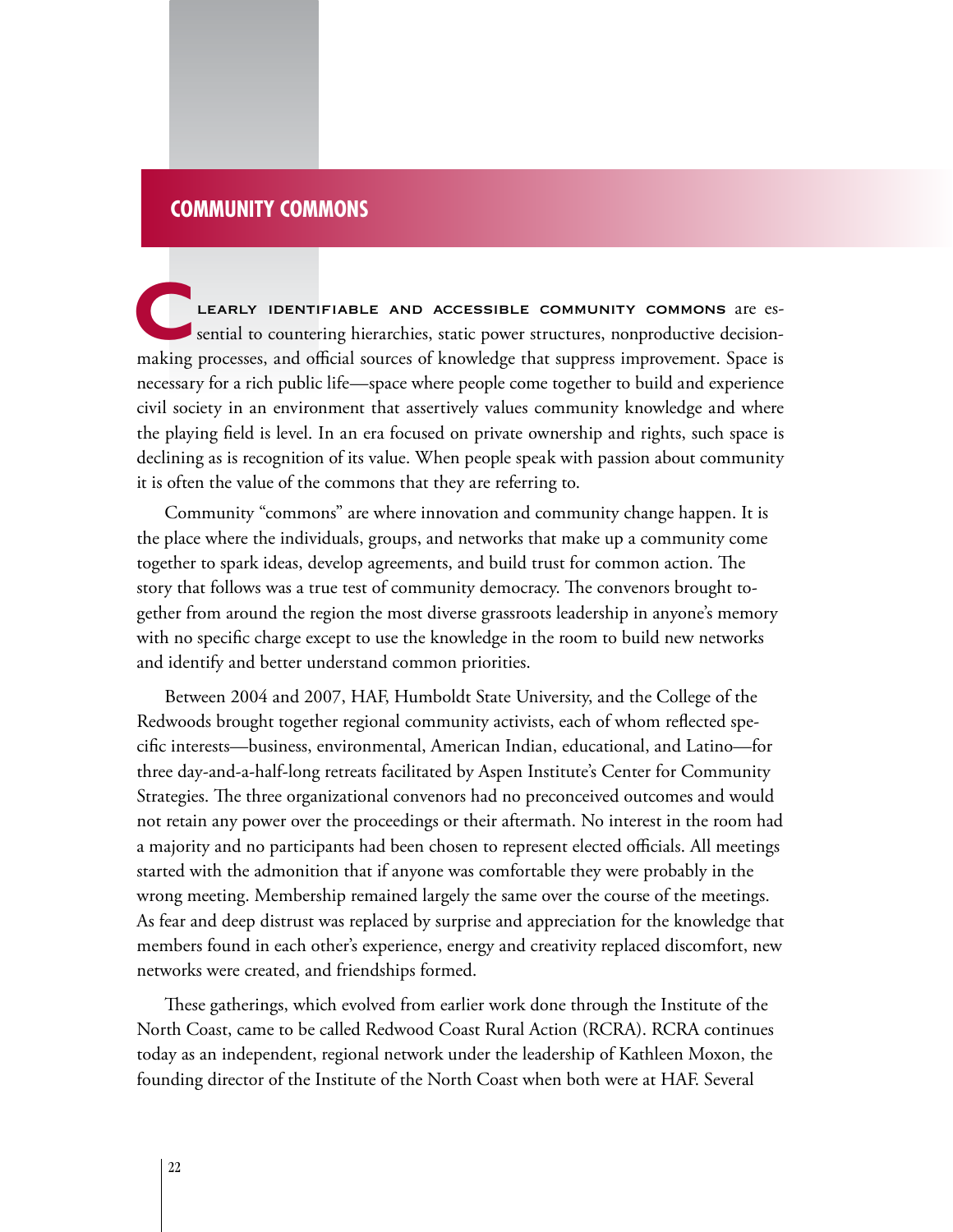important and continuing efforts got their start through action at the 2004-2007 gatherings: the California Center for Rural Policy, a research center at Humboldt State University that provides regional community members with accurate information to support democratic action; Redwood Coast Connect, which became a policy leader in broadband deployment in California; and, a renewed and inclusive focus on regional economic development and community forestry.

The impact of RCRA could be seen in all three efforts. The number and diversity of communities that have taken advantage of the California Center for Rural Policy and the increased understanding of the power of data that the center fostered have exceeded all expectations. Hundreds of people met in town-hall meetings in small towns throughout the region to work on aggregating their demand for broadband. Laws supporting rural broadband deployment were passed by the state legislature and signed by the governor, and, in one case, significant fees were lifted permanently by the governor. Finally, the RCRA focus on community forestry was an important factor in the addition of over 50,000 acres to community-owned forests in the region.

Community "commons" are where innovation and community change happen. It is the place where the individuals, groups, and networks that make up a community come together to spark ideas, develop agreements, and build trust for common action.

Outcomes that can be attributed to the RCRA along with other experiences led us to the conclusions we make around the principle of community commons:

- Democracy happens in places where people feel safe enough to venture across boundaries of difference in culture, points of view, and background.
- Space has to be created for free association that crosses many lines without a specified purpose other than that identified by people in the community.
- To tap a community's knowledge and take advantage of the patterns of opportunity within it, flexible and completely transparent community forums have to be nurtured.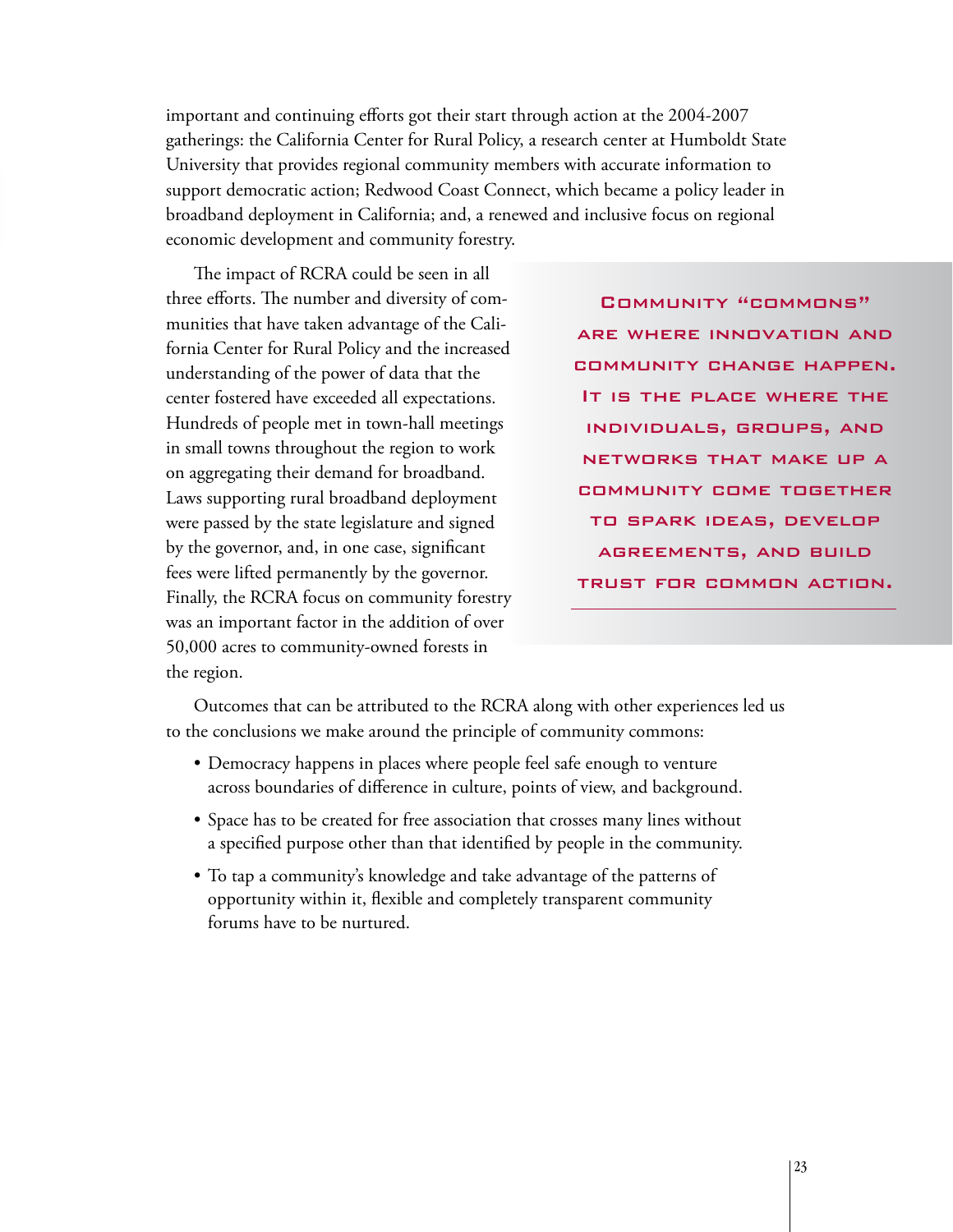#### **TIME AND CONVERGENCE**

**OMMUNITY DEMOCRACY FLOURISHES** according to its own time frames, and productive change requires that disparate but interconnected efforts align and that the time frames guiding them converge.

Although the open, inclusive processes of community democracy can and do bring a community's most powerful resources to the table, these very processes are time consuming and unpredictable. In conversations with me, Harold Richman, founder of Chapin Hall, a policy research center at the University of Chicago, noted that expecting community interests and actions to converge with foundation expectations and time frames is where place-based "investments" by large foundations most often fail. The dynamics of learning, disagreement, and decision making within a large foundation (and many smaller ones) are fundamentally different from the dynamics in a community. The disconnect between a foundation's expectations for results (both what and when) and what a community process might deliver can be extreme. Large foundations tend to reward timeliness and predictability. These are traits that rarely produce systems change, even though systems change is typically a stated target of large philanthropies.

Convergence between time frames guiding different culture and practical aspects of common efforts is essential. Failure to understand this may be the greatest source of failure by philanthropy and government to create the conditions and possibilities for lasting or sustainable community improvement.

In 1995, as noted previously, the James Irvine Foundation took an interest in the region's economic crisis and the open process that HAF and others were using to ensure that the solutions would be "owned" by the community. We accepted a \$1.25 million grant, a quarter-million dollars per year for 5 years. Irvine supported our intention to develop a plan through a broad community process, which would determine and implement the ultimate course of action. One year into the plan a significant disagreement between the two foundations emerged and became an important learning moment for both. At that point, a newly hired Irvine program officer insisted, after a visit to HAF, that a more concrete action plan for Year Two be developed. As a result, HAF representatives traveled to Irvine's offices to suggest that we return the grant rather than break trust with our communities and the process already underway.

Irvine made the decision to extend the risk they believed themselves to be taking and honored the original terms. After a somewhat tense period, positive results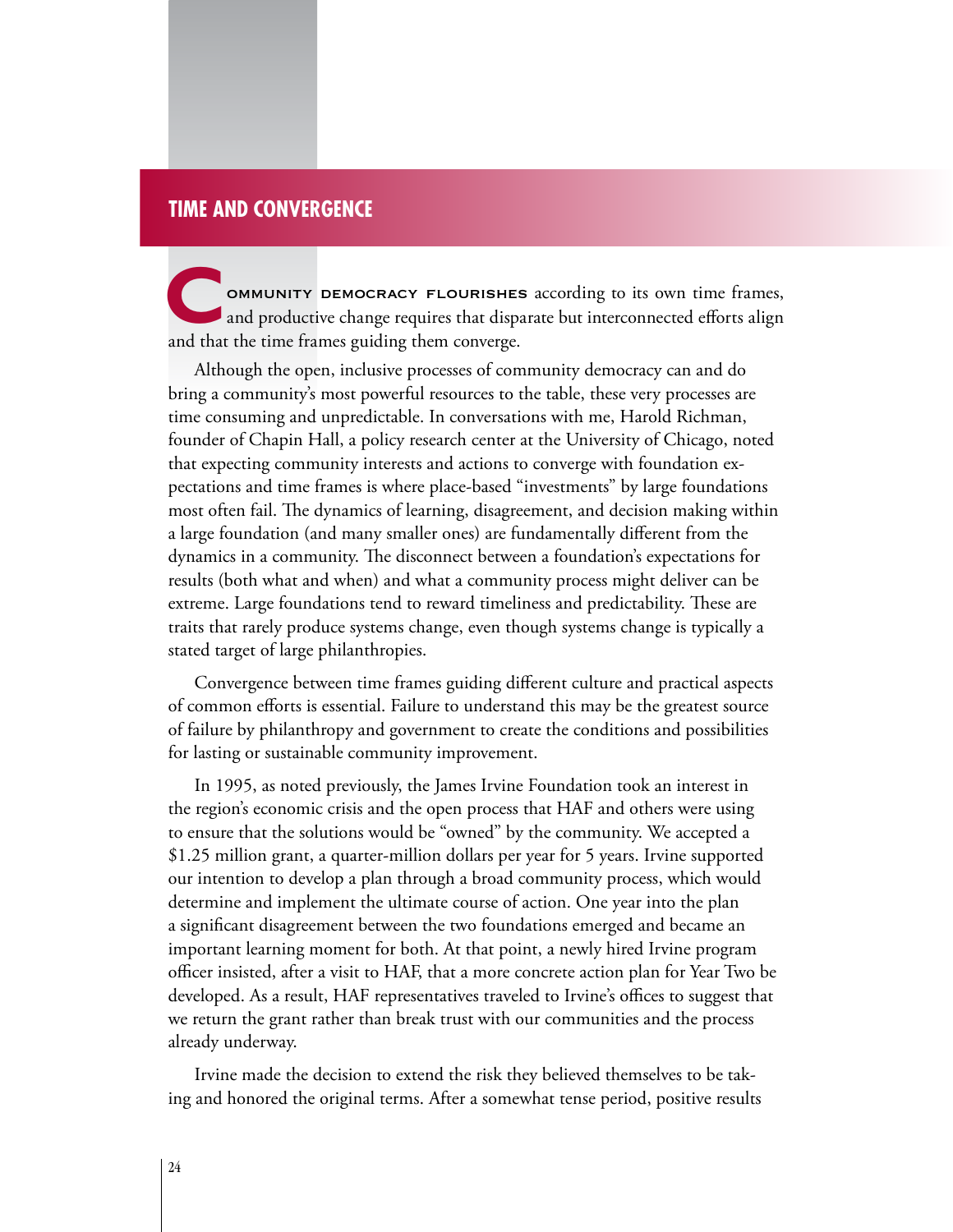started to roll in from the community-led process and the relationship between the two foundations warmed up again. Powerful outcomes continue to this day, a decade after the Irvine grant expired, and Irvine's courage in supporting community democracy as an answer to a tough problem has been borne out.

On the surface, it seems almost too obvious to identify the problem between the two foundations as a lack of synchronicity. But in many respects, this was indeed the case. That is, the problem could be seen as one of differing expectations about when and how results would be achieved. A large foundation—almost any foundation or agency—has an internal, hierarchical process that works on a different "clock" from the one that guides an unpredictable, self-structuring community. The simple answer for large, outside foundations concerned with "results" is to work only with com-

munity entities, such as government, higher education, local foundations, or large NGOs, whose hierarchies and expectations are similar to their own. This choice brings the foundation a level of comfort in terms of accountability, but misses the real and monumental capacity for improvement that a community has when its culture changes, not just when actions are taken that last only for the duration of the grant. Changing a culture takes time and the timing tends to be unpredictable.

Large foundations tend to reward timeliness and predictability. These are traits that rarely produce systems change, even though systems change is typically a stated target of large philanthropies.

Discrepancies in time frame do not occur only between large foundations and commu-

nities. What ultimately became the base for 15 years of economic improvement took 2 years to build because different segments and cultures within the community had different clocks, and widespread, sustainable cultural change happens only when differing time frames come close to alignment and, at critical junctures, converge.

Failure to understand or respect the principles of time and convergence in examples such as these critically reduces the impact of most large foundation investments in specific places—often fatally. This can be true of investments by foundations located within communities as well, even if they start by recognizing the effective force of community democracy.

Community democracy and its support require attention to, and patience with, time and process. Conclusions we draw about time and convergence include:

• Change comes at the "speed of trust," and the development of trust is not linear.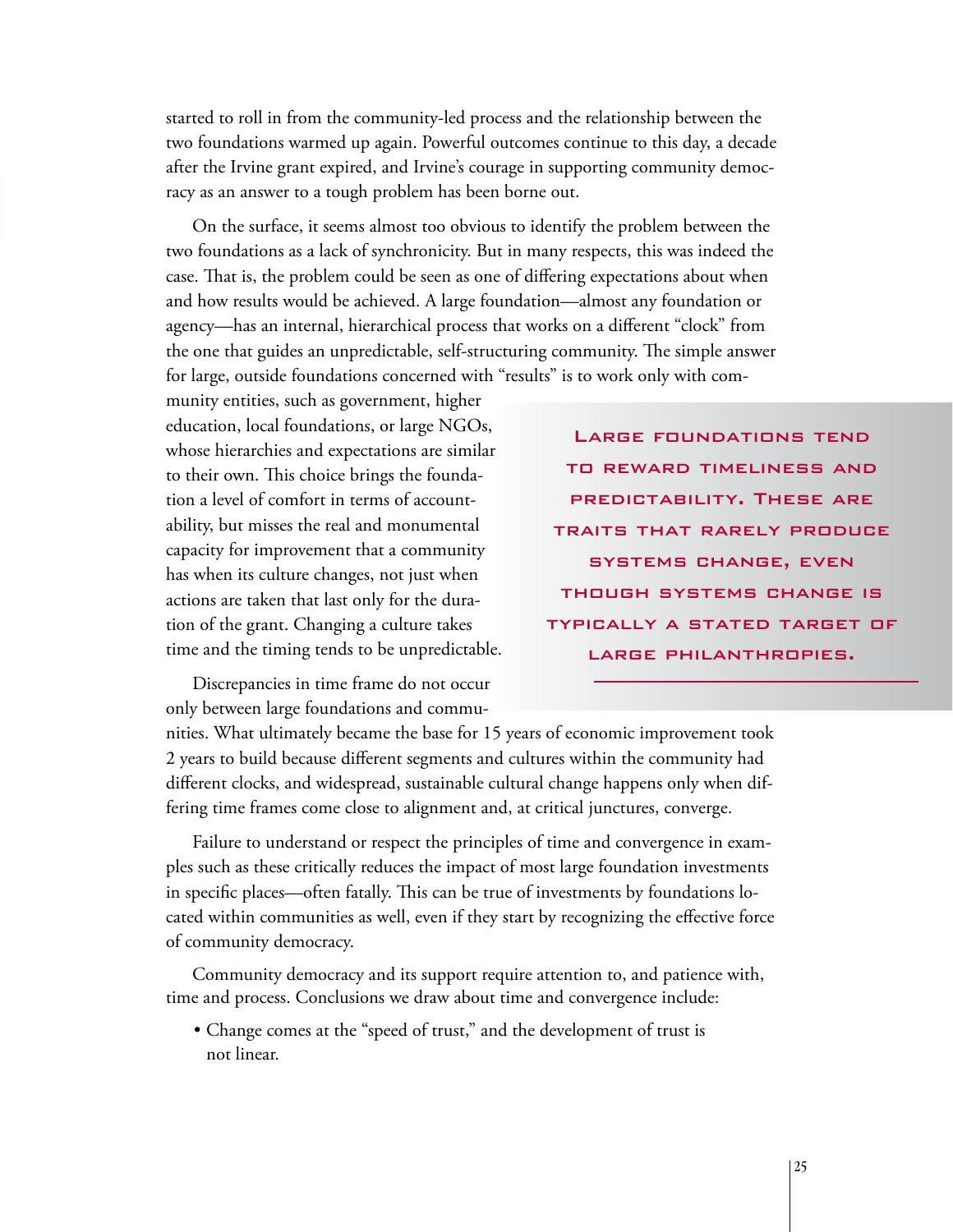- Lasting improvement demands that community groups learn to engage other groups with differing time frames modified by culture, income, political background, life experience, education, and other factors.
- Supporting community democracy requires that a foundation calibrate its expectations for outcomes to a community's pace of change.
- Funders that do not recognize the variability of community time due to the foundation's own institutional limitations may have some short-term success but are apt to end in long-term failure.

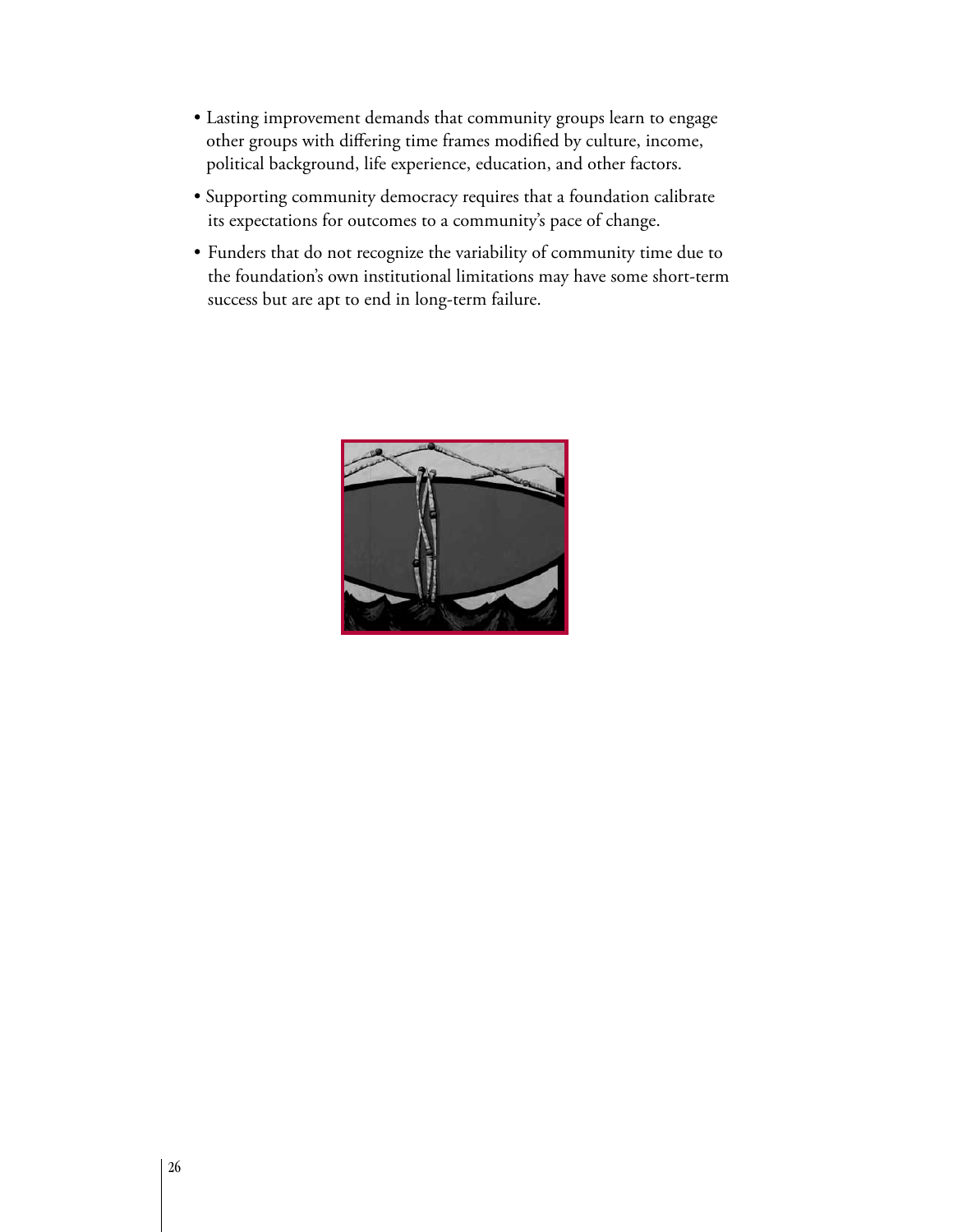## **ESSENTIAL INFRASTRUCTURE**

**HE AVAILABILITY OF SIMPLE TOOLS AND SUPPORTS DETERMINES TO** a large degree who can and cannot engage civically. Seemingly small things can determine who can and cannot engage in community decision making: a place to meet, skill in organizing meetings and facilitation, a copy machine to print meeting notices for those without computers, availability of translation, child care, and transportation are all part of democracy's essential infrastructure. The existence of the infrastructure that makes citizen participation probable is always vastly uneven. Without intentional effort to provide a place in the room for those with "little" but knowledge, interest, and relevant experience, a community is robbed of the great advantages that come from comprehensive community knowledge, and the community commons risks being more of a club than a democracy.

Where do community members go to build the community they want, and where can they find the tools and processes they need to do so? Communities are replete with associations of relatively like-minded people and NGOs with specific missions, all of which are important to the life of the community. However, 19 years of work in the region has led HAF to conclude that no matter how many government agencies and NGOs are created to respond to specific needs or interests, the creativity and adaptability of civic life exists in the large spaces between them and in the changing conditions around them. So where are the places that allow people to come together across basically static associations, pre-specified missions, and governmental mandates?

Each of the stories above is, in fact, a story about a flexible infrastructure: for a diverse business community to jointly and openly tackle an economic downturn, for deeply conflicted timber and environmental leaders to find common ground, for American Indian health activists to access and contribute to the resources of the larger community, for very diverse grassroots leaders to identify and act on common concerns, and for large foundations to experience the benefits of community democracy in practice. Each demonstrates the need for a dedicated infrastructure to support the work of community democracy.

HAF has learned that, to generate something approaching equal engagement among people of differing resources, specific infrastructure support is essential. HAF often has a necessary role.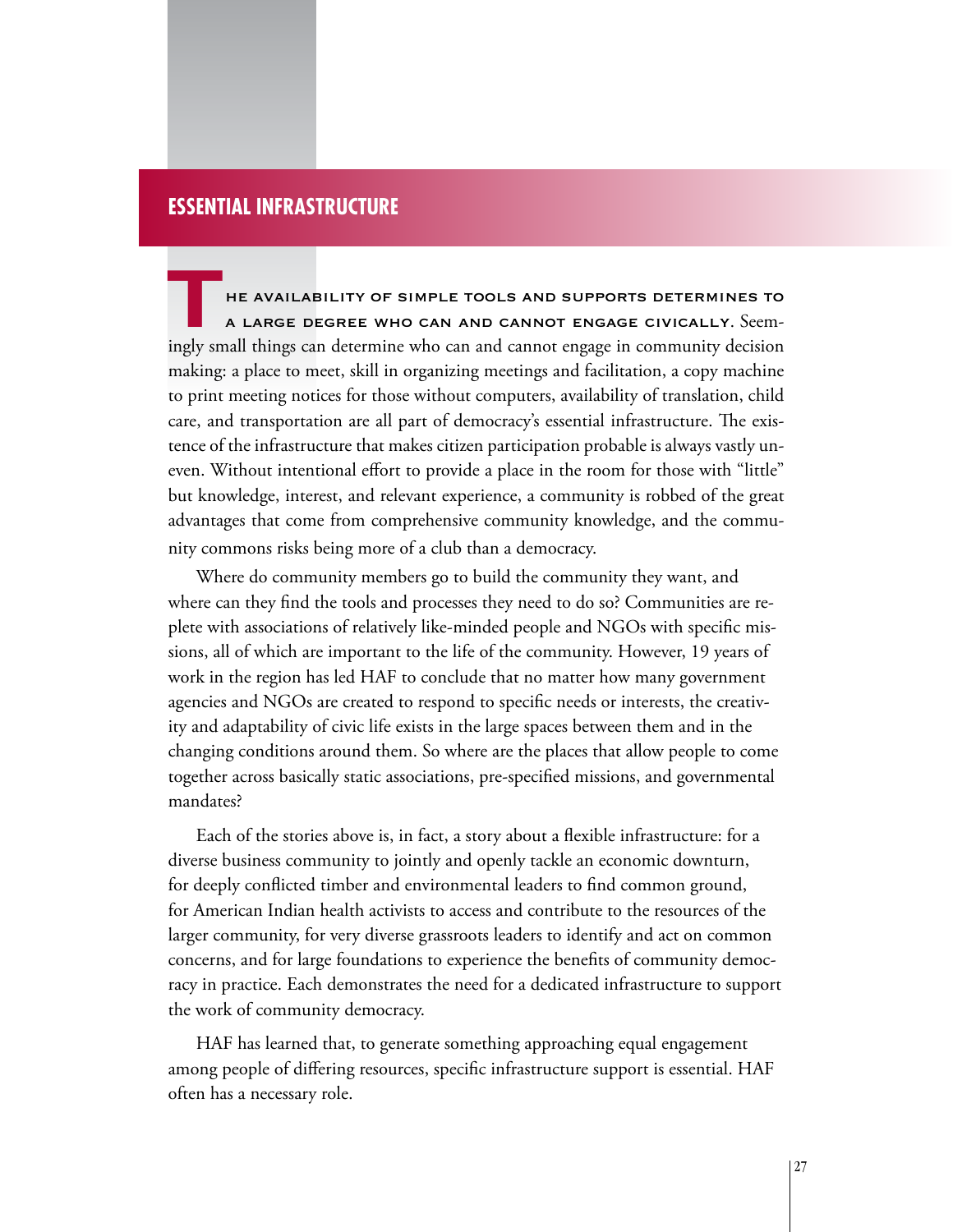A simple fact is that the farther we venture from working with individuals and groups with established resources the more daunting is the task of providing adequate and effective infrastructure. Philanthropy often gives grants to nonprofits to provide infrastructure to low-income community members, thereby simply shifting the infrastructure imbalance to another organization not well prepared to provide it. Knowing this has led HAF to consider the next steps in adding to the infrastructure that it provides to build a commons that includes all who are interested.

NO MATTER HOW MANY government agencies and NGOs are created to respond to specific needs or interests, the creativity and adaptability of civic life exists in the large spaces between them and in the changing conditions around them.

As this paper was being written, we were heading into two days of planning in the border wilderness between Humboldt and Del Norte counties with grassroots organizers, religious leaders, American Indian cultural organizers and educators, activists from NGOs, local funders, and PICO (community organizing) trainers. Our agenda was to see whether enough agreement could be built to begin constructing a formal, long-term, community-organizing platform for the region, based on relationships, rather than on causes.

First among the reasons for this effort was the belief, shared by many of us, that the benefits of community democracy can-

not be realized without greater equality in participation, and that equitable access to the process infrastructure is necessary for this to happen.

But just as motivating is frustration with our own failure—both that of the foundation and of our many partners—to employ and maintain a platform that supports the capacity of marginalized people to take responsibility for improving conditions adverse to them. For years we searched for the "right" theory of change and the "right" training, knowledge, or strategy that professionals can employ so those in poverty prosper. We should have known better.

In fact, we have plenty of reason to believe that the same principles and practices we have employed for the past 19 years to effect change by community members will be just as effective, if not more so, for those with low income or other barriers. We believe that those with the fewest resources stand to benefit the most.

Inspired by the Denver Foundation, the Piton Foundation, and a partnership of foundations supporting community organizing in Denver, HAF and many regional partners have received training in organizing for the past two years and are now exploring the establishment of a formal base in the region. It took some time to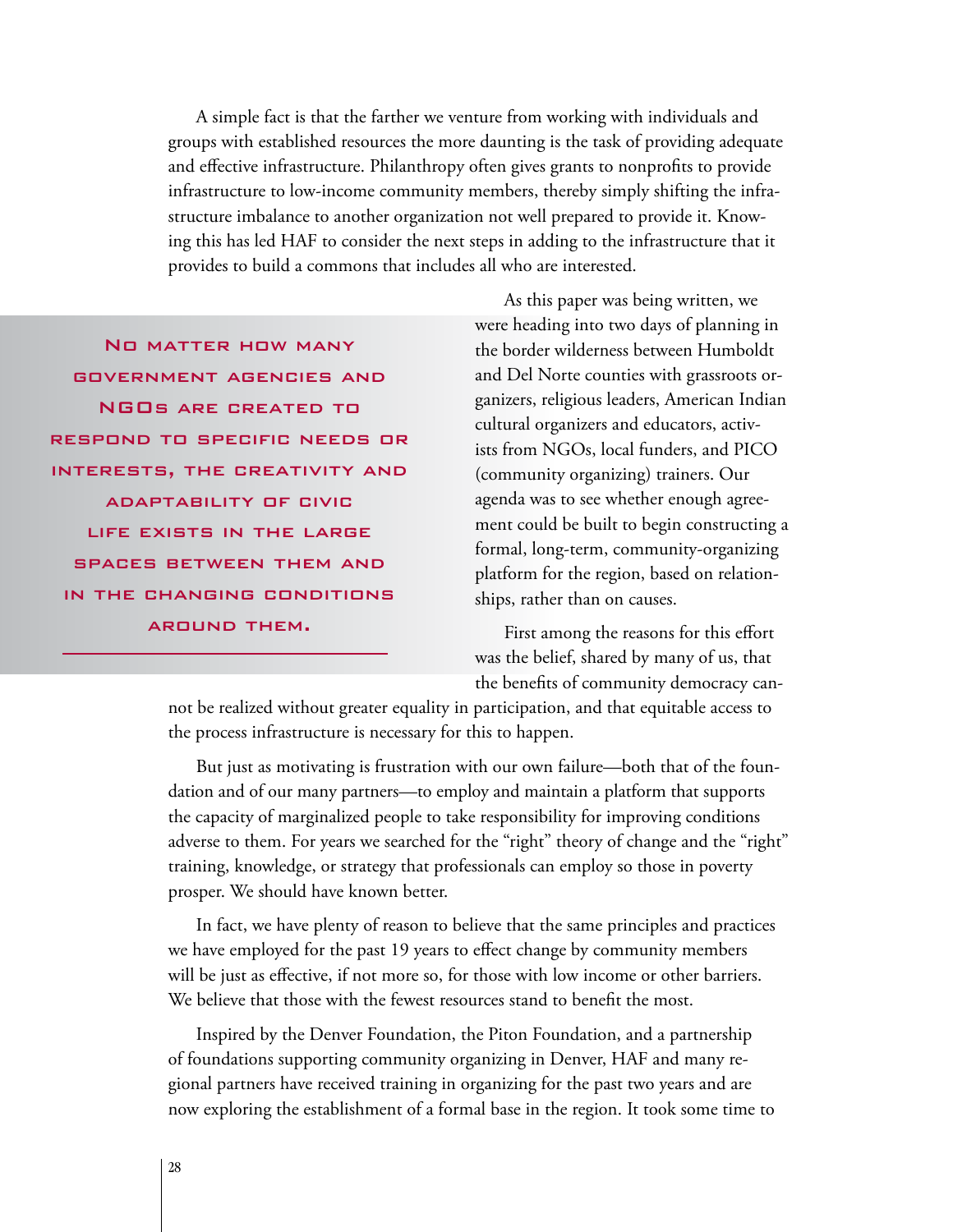overcome the fear of cause-related organizing, the type that many people are aware of through negative news coverage. The same powerful tools used in cause-related organizing can be, and are, being used to implement practical action that in the long run gives us a chance to bridge our differences.

Over the past 19 years, the Humboldt Area Foundation has seen many interests in the community benefit from the development of a stable infrastructure. Conclusions we draw about the infrastructure that is required to support an evolving community democracy include:

- For renewed citizen success at building community agreement and action, institutions will have to be designed as staging grounds for the complex functions of community democracy.
- As important as the infrastructure of governmental agencies, founda tions, and NGOs may be to society, they can only be a part of the staging ground for a thriving community democracy.
- Investing in the essential infrastructure that supports community democracy is a human and financial expense that must be borne by those interested in the success of democratic solutions within specific communities and, by generalization, within the country as a whole.
- Community-based or embedded philanthropy has the critical flexibility and independence to support place-based equality and community democracy.

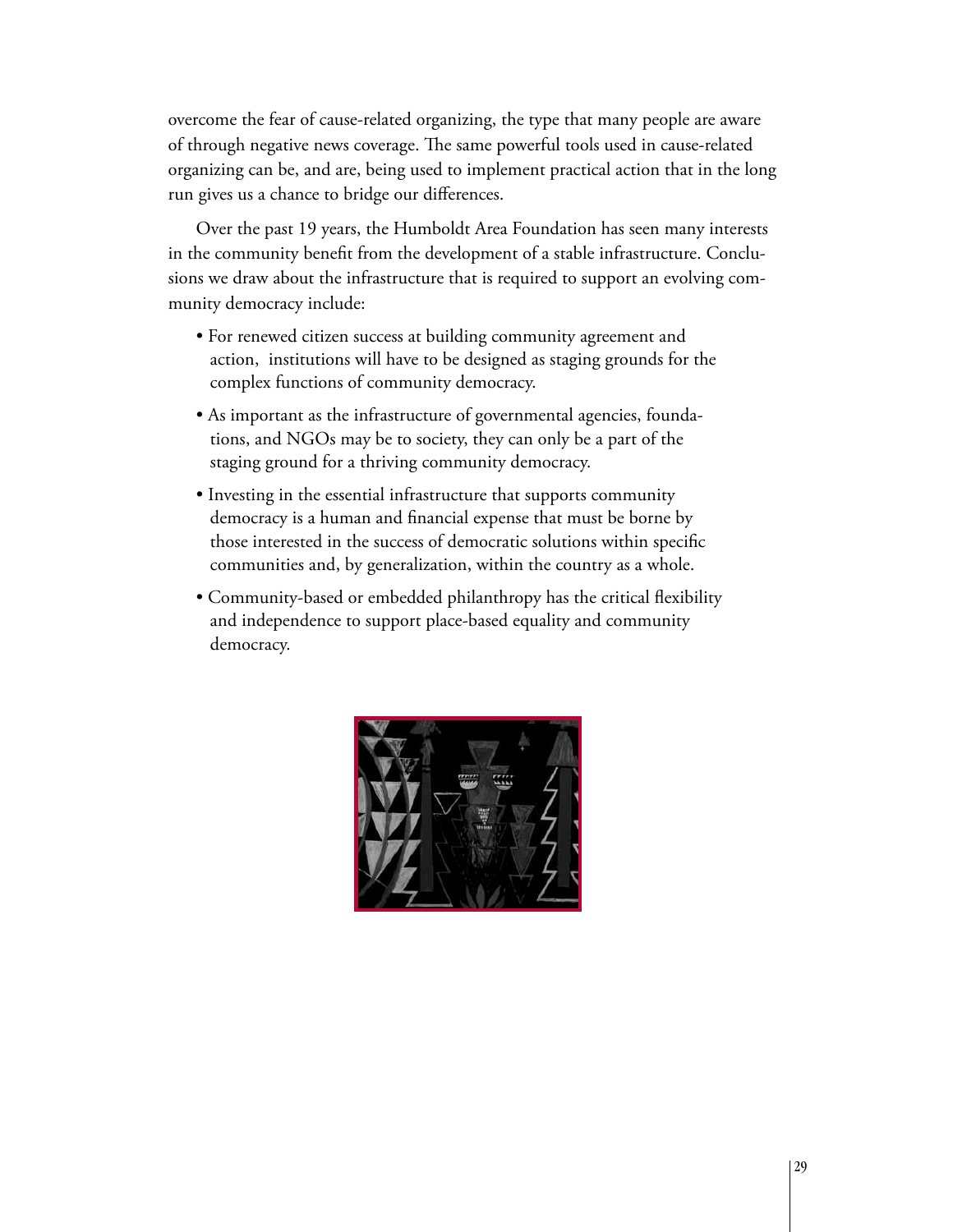### **IMPLICATIONS FOR PHILANTHROPY**

**HE OBJECT OF THIS PAPER HAS BEEN TO DESCRIBE THE DYNAMICS OF** community democracy as we presently understand them and to reveal ways that organized philanthropy has been woven throughout the continuing evolution of this work. In each case, the opportunities and realities for constructive change were undertaken in partnership with foundations—some small, some large, some local, some distant—and the work stayed focused on open, inclusive practices and community-centered approaches.

The stories and observations in this paper are intended to raise essential questions about the intentions of place-based philanthropic work at all levels, whether the philanthropy takes the form of funders embedded in the community or of large funders far from the community they wish to support.

Philanthropy faces both powerful opportunities and bedeviling dilemmas when it joins with community members as they take responsibility for the change they want. The experience of the Humboldt Area Foundation and that of our many partners has led to the distillation of certain principles about philanthropy's role. The following seven principles are offered in a shorthand form:

- • **Civic Capacity**. Philanthropy must be dedicated to developing the civic capacity of communities. This means moving beyond funding specific projects to doing philanthropic work in ways that help citizens (that is, all those who live and work there) develop the skills, knowledge, and agency they need to make decisions and to work together across their differences. Philanthropy also must recognize that forging a vital collective future requires the energy, ideas, experience, and participation of all willing citizens.
- **Horizontal Relationships**. Philanthropy must work for and with com munities, not on them. Among other things, this means recognizing the critical distinction between support from inside a community and support from outside. Outside knowledge and support can be an essential part of developing community democracy if they operate on a community level and are aligned with, and engaged in, community led efforts. The best outcomes result when philanthropies offer resources that citizens can draw on as they participate directly in democratic processes.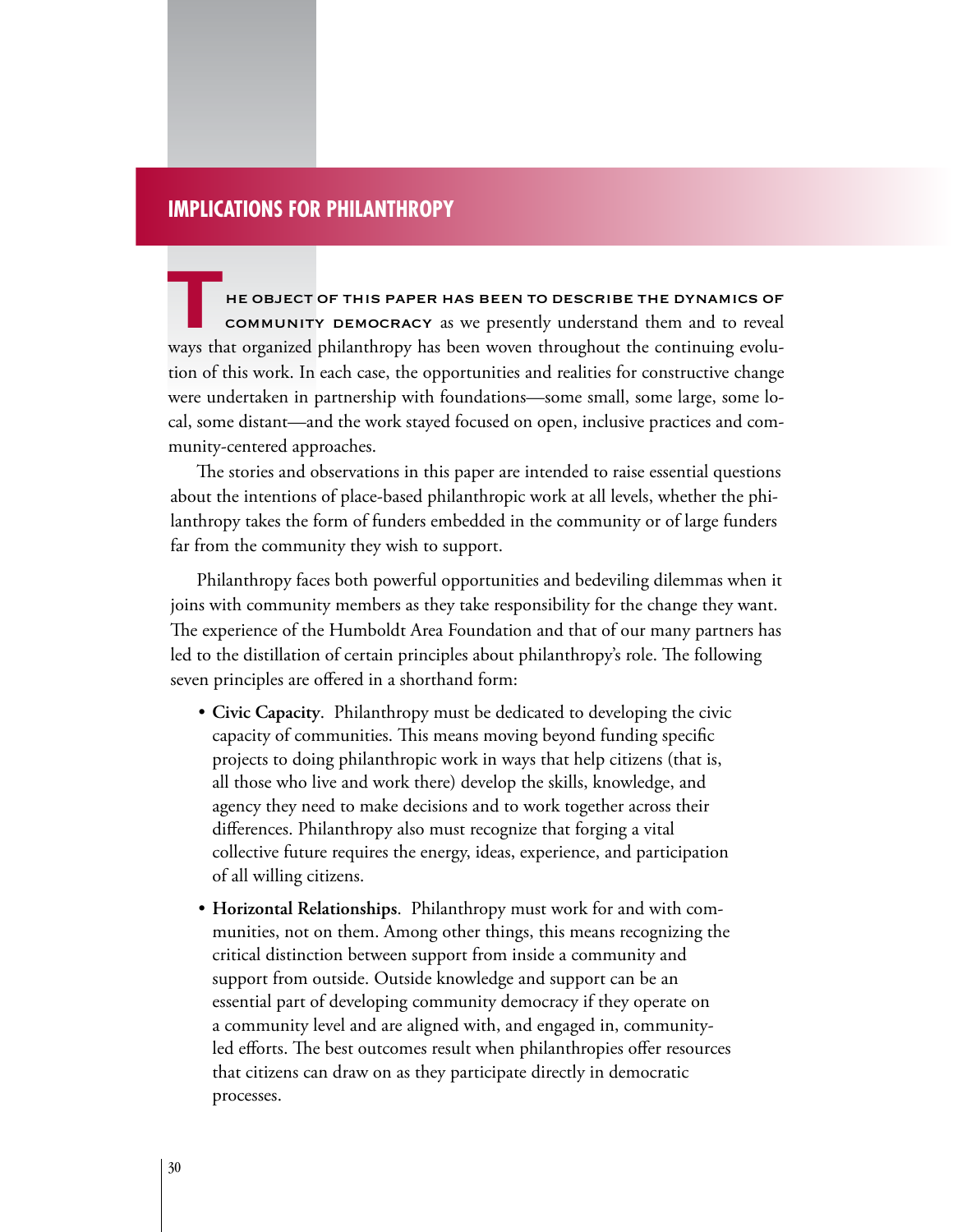- **Citizen Agency.** Philanthropy must be carried out in ways that intrin sically advance citizen agency, that do not control the process or decision making, and that allow participants to take responsibility for their decisions. Predetermined outcomes—whether formulated by philanthropy or outside experts, or even when based on the experience of other communities—are antithetical to democratic process.
- **Impartiality**. Impartiality is essential to realizing philanthropy's power ful potential to provide a safe place for people to work across differences on their own terms. Philanthropy should be passionately pro-democratic without being otherwise preferential. Intentionally or not, partisanship imposes institutional power on decision making, thereby limiting civic engagement and reducing democratic action.
- **Equalizing Infrastructure**. Philanthropy must recognize that among community members there are deeply established differences in resources, capacity, and cultural assumptions and that preparation to come together across those differences must be available to all parties in advance. Philanthropy can create an infrastructure that partially equalizes the ability of all citizens to participate. Community organizing for community-determined ends can be a key part of this infrastructure and can have a profoundly equalizing impact for community members with fewer resources to begin with and less access to resources from elsewhere.
- **• Flexibility**. Philanthropy must take ad vantage of its flexibility. Rather than lead with its grantmaking it can use its resources and develop its assets in more community-aligned and flexible ways. Philanthropy can serve by providing community commons and infrastruc ture. It can become advocate, organizer, mediator, researcher, witness, and provider of information and facilitation.

Community philanthropy, best known in the form of community foundations, but in no regard limited to them, can, with deep commitment, honesty, and hard work, become the commons needed for communities to thrive.

 • **Democracy Is Where You Find It**.

Philanthropy must move beyond tradi-

 tional grantees. Free associations, networks, and groups of concerned citizens often have fewer barriers and more opportunity for community democracy than organizations working within the necessary limitations of a mission. Many traditional NGO recipients are structured to meet the usual grant and contract mandates, but, especially with their focus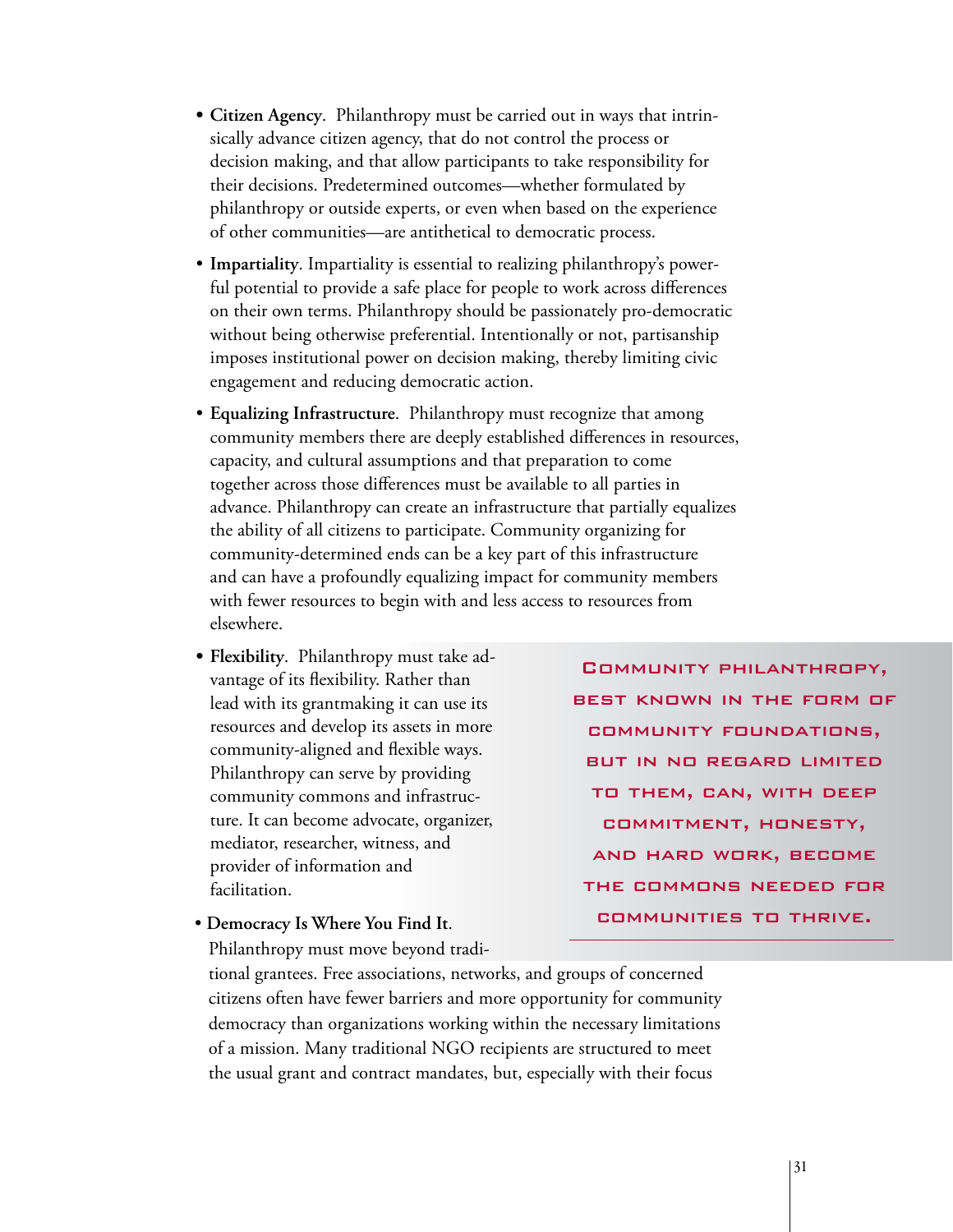on specific missions, their flexibility to work for the wider community is limited.

To establish a new role in civil society, philanthropy must recalibrate itself to fit within community democracy. It has to support the time and space needed to encourage the innovations that Americans can achieve when they work together based on interest and passion. The many really can accomplish what the few cannot.

Philanthropy is a potential key staging ground for the regeneration of community democracy precisely because of its nascent flexibility and the potential variety of its resources. Community philanthropy, best known in the form of community foundations, but not limited to them, can, with deep commitment, honesty, and hard work, become the commons needed for communities to thrive. Some embedded private and family foundations can also play this role. And, through partnerships with these community institutions, larger private foundations can support the generation of the authentic change that they have often tried to impose without success.

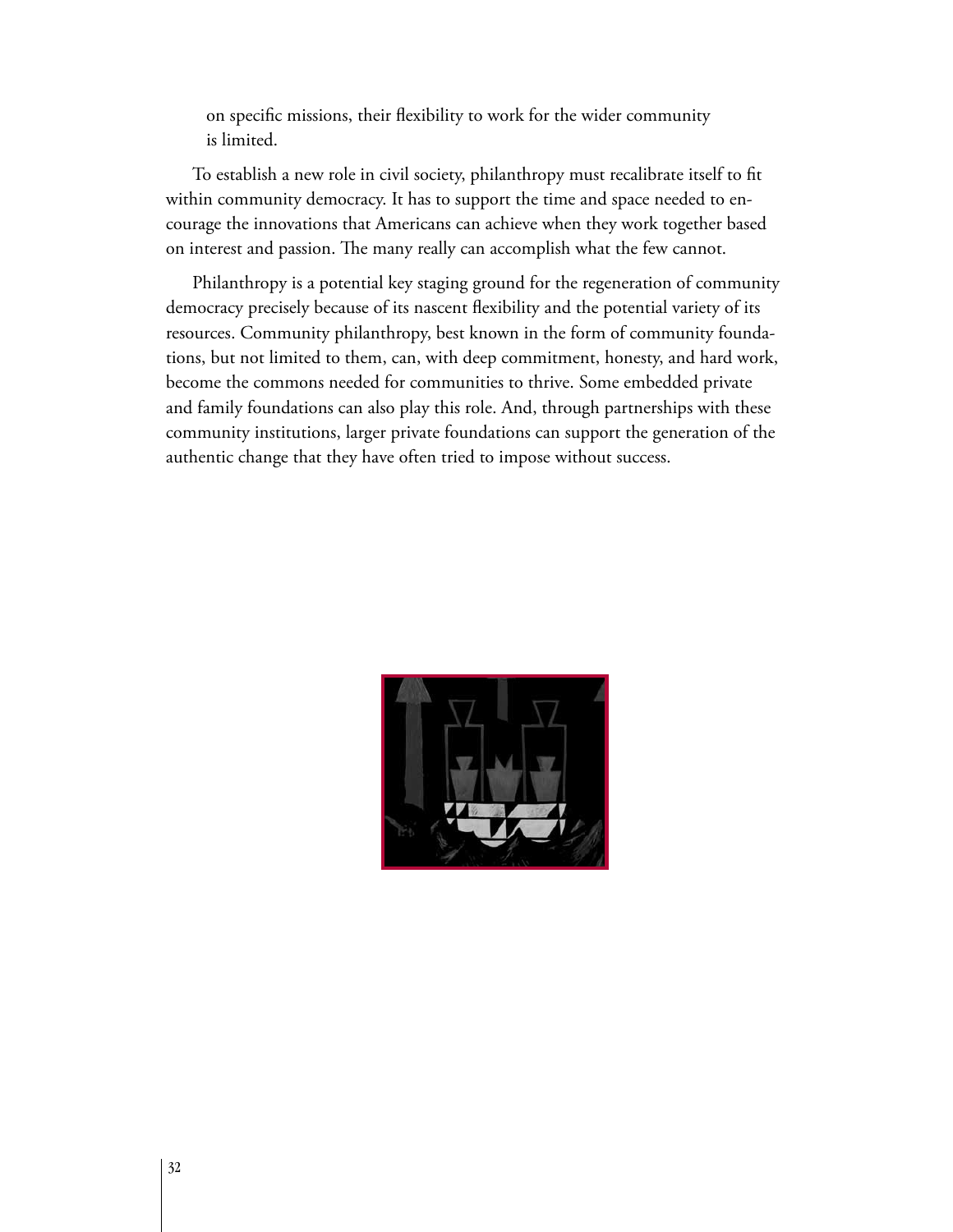## **REFLECTIONS**

ITH THE CHALLENGE OF MAKING A MEANINGFUL DIFFERENCE in the midst of the civil disruption of the Timber Wars and economic decay, the Humboldt Area Foundation has followed a process of "making the path by walking." Between 1994 and 2012, we have been guided—sometimes intentionally, sometimes intuitively—by principles that we have come to understand in the context of community democracy. During this time, Humboldt Area Foundation's mission changed from "building philanthropy" to providing a "staging ground" for our communities to take responsibility for the changes they want.

We have participated with big philanthropy at its humble best and shuddered at its arrogant worst. It is the knowledge and learning we have gained since 1994 and the powerful opportunities we now see for philanthropy to join with communities as they rebuild through "community democracy" that are this paper's subject.

As democracy in the United States becomes ever more dysfunctional, so the importance of a thriving community democracy seems ever more essential.

It is my view that attention to community democracy is a necessary and unavoidable answer to our nation's malaise. As democracy in the United States becomes ever more

dysfunctional, so the importance of a thriving *community* democracy seems ever more essential. If the character of democracy cannot thrive among residents in our communities, can it survive as more than a shell in our national political system? Put another way, if we cannot find resolution, balance, and accommodation for complex issues in specific places, is it possible to find these things in the larger social and political landscapes of America?

On the day in 2010 that local homeless caregiver Betty Chinn received the Citizens Medal from President Obama, he asked her how it felt to meet the President of the United States. Incapable of anything less than complete honesty, Betty answered, "The same as meeting a homeless person." It is in this spirit, and through local experience, that democracy still has a chance.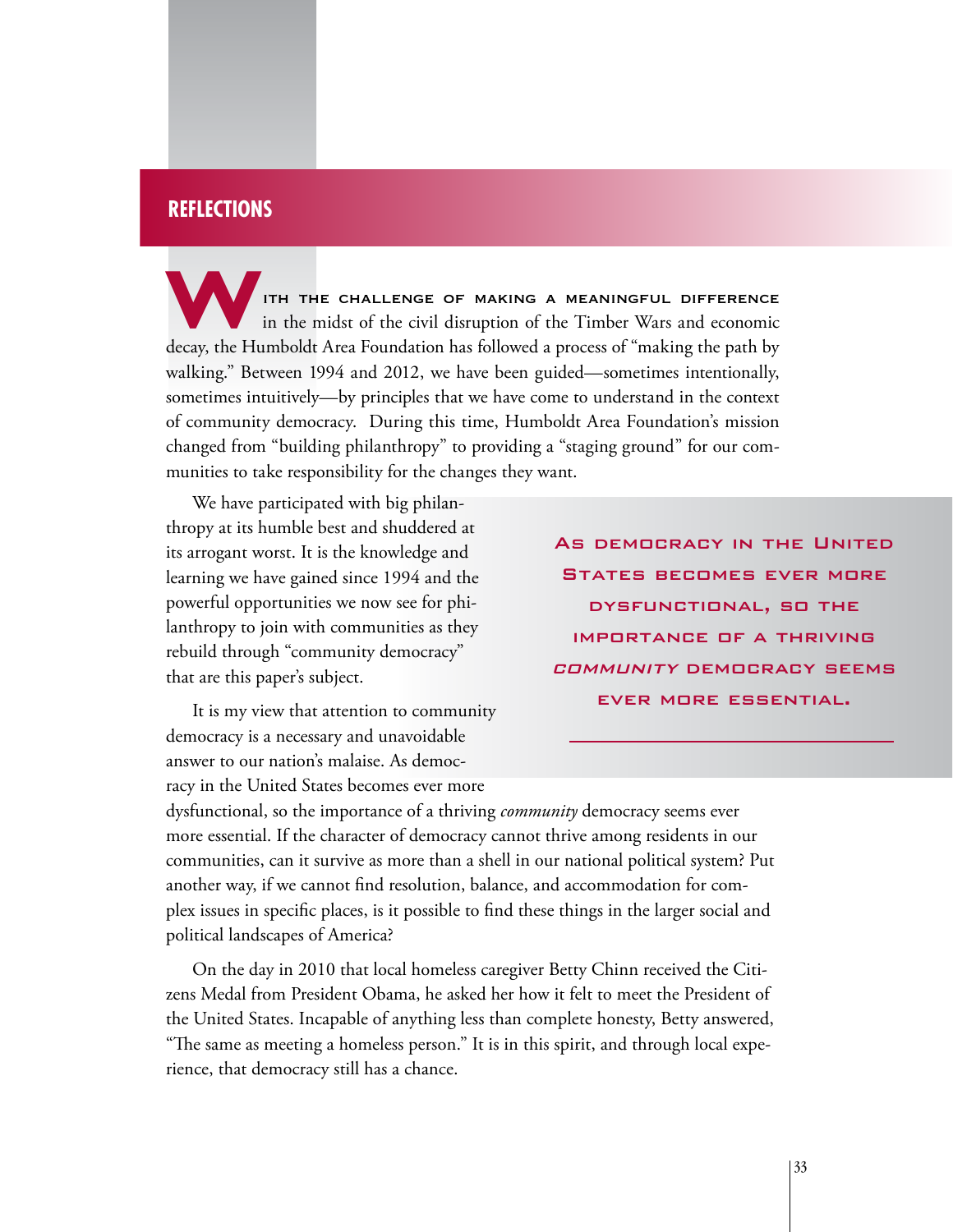# **CONTRIBUTORS**



**Peter Pennekamp** has worked with and within philanthropy for 25 years. He is a trustee of the Bush Foundation of Minnesota and CFLeads, emeritus trustee of the California Endowment and Morris Graves Foundation, and executive director emeritus of the Humboldt Area Foundation, which he served from 1993-2012. He is a frequent speaker on philanthropy and community democracy, with previous experience as vice president of National Public Radio and director of the Interarts Program of the National Endowment for the Arts.



**Anne Focke** is a consultant in planning, research, and writing who works both independently and as senior advisor in The Giving Practice, the consulting arm of Philanthropy Northwest. From 1999 to 2008, she was executive director of Grantmakers in the Arts and was coeditor of its journal from 1991 to 2009. She has led the start-up of both nonprofit and for-profit enterprises, including Arts Wire, Artist Trust, and Artech.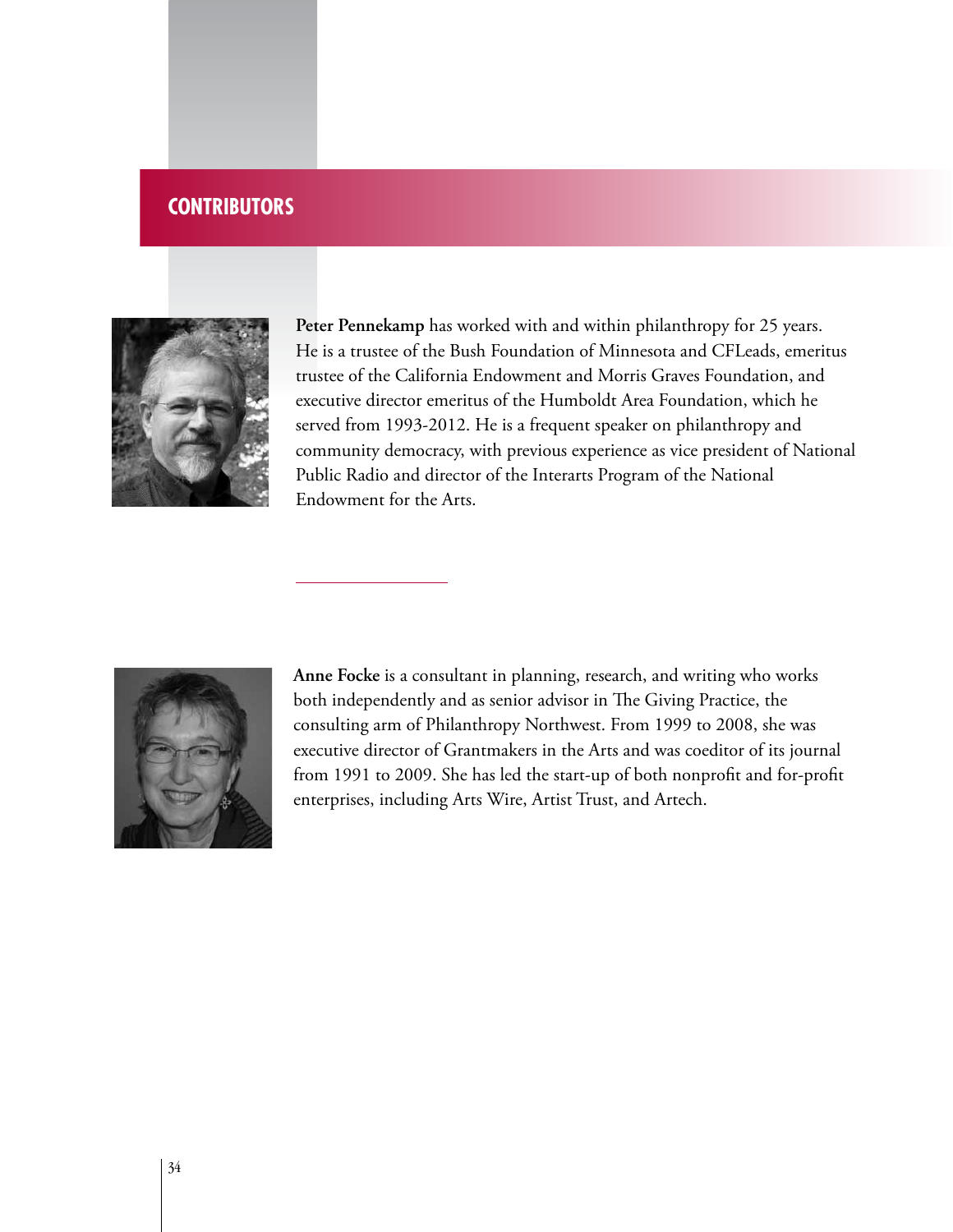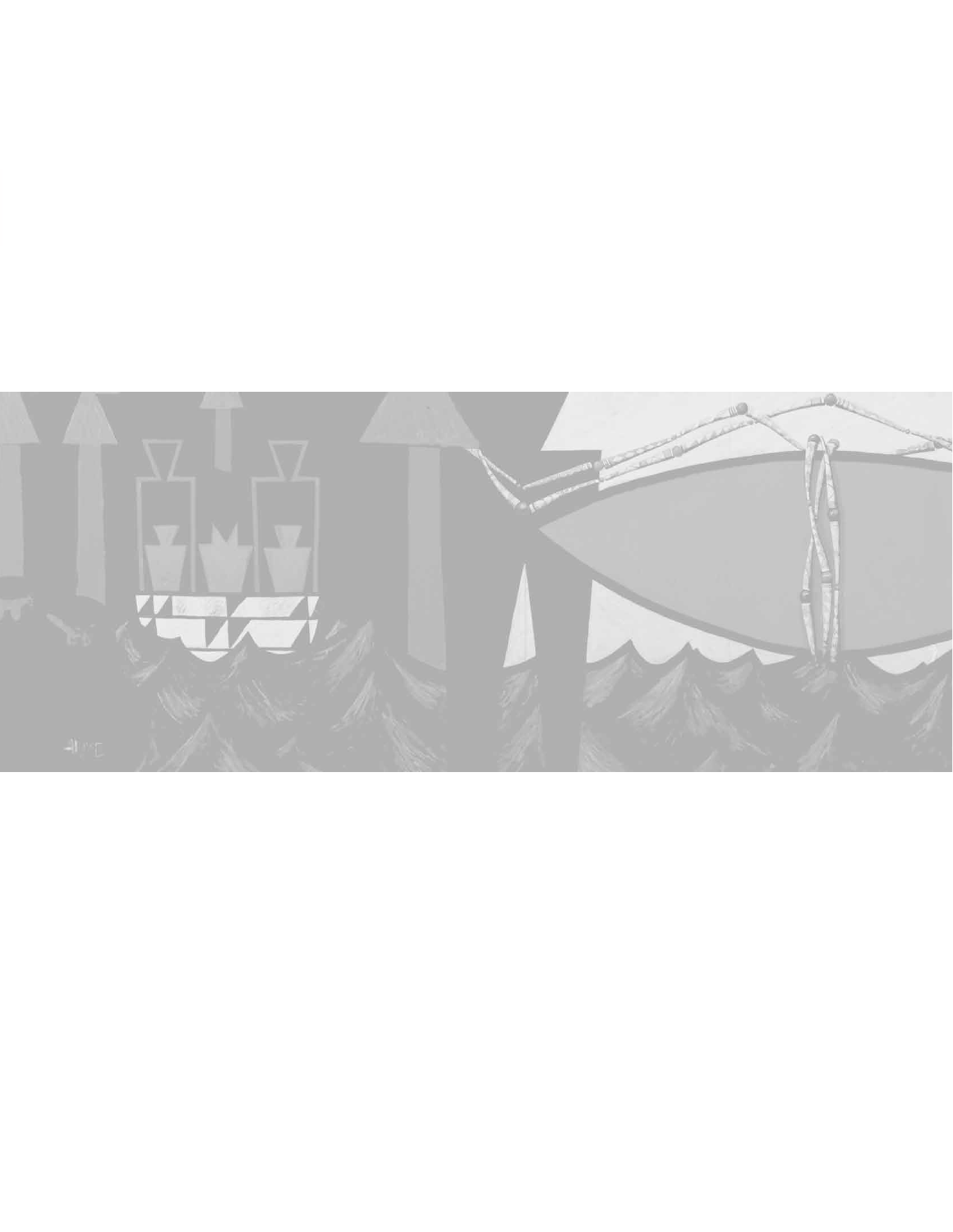